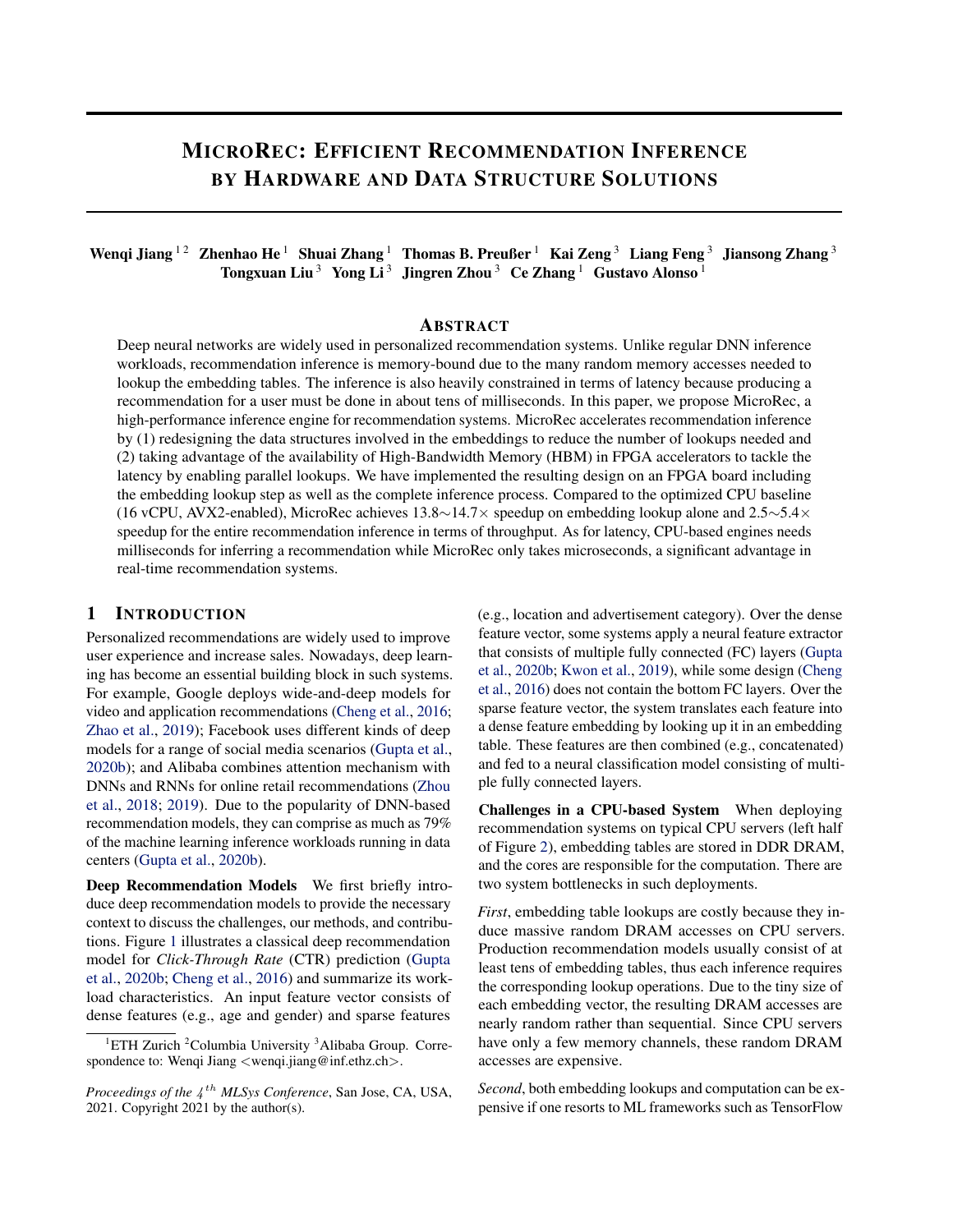<span id="page-1-0"></span>

Figure 2. Two hardware choices for recommendation inference. Left: a typical CPU server on which models are stored in DDR DRAM (memory channel number varies from server to server) and computation is done in CPU. Right: our FPGA accelerator where embedding tables are distributed over many memory channels and fast inference is supported by reprogrammable circuit.

and PyTorch. According to our observations, on *TensorFlow Serving* which is optimized for inference, the embedding layer involves 37 types of operators (e.g., concatenation and slice) and these operators are invoked multiple times during inference, resulting in significant time consumption especially in small batches. Similarly, the throughput of neural network computation can also be restricted when using small batches. Unfortunately, small batch sizes are usually required in CPU-based recommendation engines to meet the latency requirements of tens of milliseconds, thus the framework overhead is non-negligible.

Not surprisingly, there has been a range of work trying to accelerate deep recommendation models. [Kwon et al.](#page-12-0) [\(2019\)](#page-12-0) and [Gupta et al.](#page-11-0) [\(2020b\)](#page-11-0) observed the main system bottleneck of substantial random memory accesses. [Kwon](#page-12-0) [et al.](#page-12-0) [\(2019\)](#page-12-0) and [Ke et al.](#page-12-0) [\(2020\)](#page-12-0) thus proposed to redesign DRAM in micro-architectural level; however, it would take years to put such new DRAM chips in production even if they are adopted. [Gupta et al.](#page-11-0) [\(2020a\)](#page-11-0) suggested GPUs could be useful in recommendation for large batches, but the memory bottleneck still remains and GPUs suffer from high latency. Similarly, [Hwang et al.](#page-11-0) [\(2020\)](#page-11-0) implemented an FPGA accelerator for recommendation but without removing the memory bottleneck. In this paper, we ask: *Can we accelerate deep recommendation models, at industrial scale, with practical yet efficient hardware acceleration?*

Our Approach Based on careful analysis of two production-scale models from Alibaba, we design and implement MicroRec, a low-latency and high-throughput recommendation inference engine. Our speed-ups are rooted in two sources. First, we employ more suitable hardware architecture for recommendation with (a) hybrid memory system containing High Bandwidth Memory (HBM), an emerging DRAM technology, for highly concurrent embedding lookups; and (b) deeply pipelined dataflow on FPGA for low-latency neural network inference. Second, we revisit the data structures used for embedding tables to reduce the number of memory accesses. By applying Cartesian products to combine some of the tables, the number of DRAM accesses required to finish the lookups are significantly reduced .

Our contributions in this paper include:

1. We show how to use high-bandwidth memory to scale up the concurrency of embedding lookups. This introduces 8.2∼11.1× speedup over the CPU baseline.

2. To the best of our knowledge, this is the first paper that proposes to reduce the number of random memory accesses in deep recommendation systems by data structure design. We show that applying Cartesian Products between embedding tables further improves the lookup performance by 1.39∼1.69× with marginal storage overhead (1.9∼3.2%).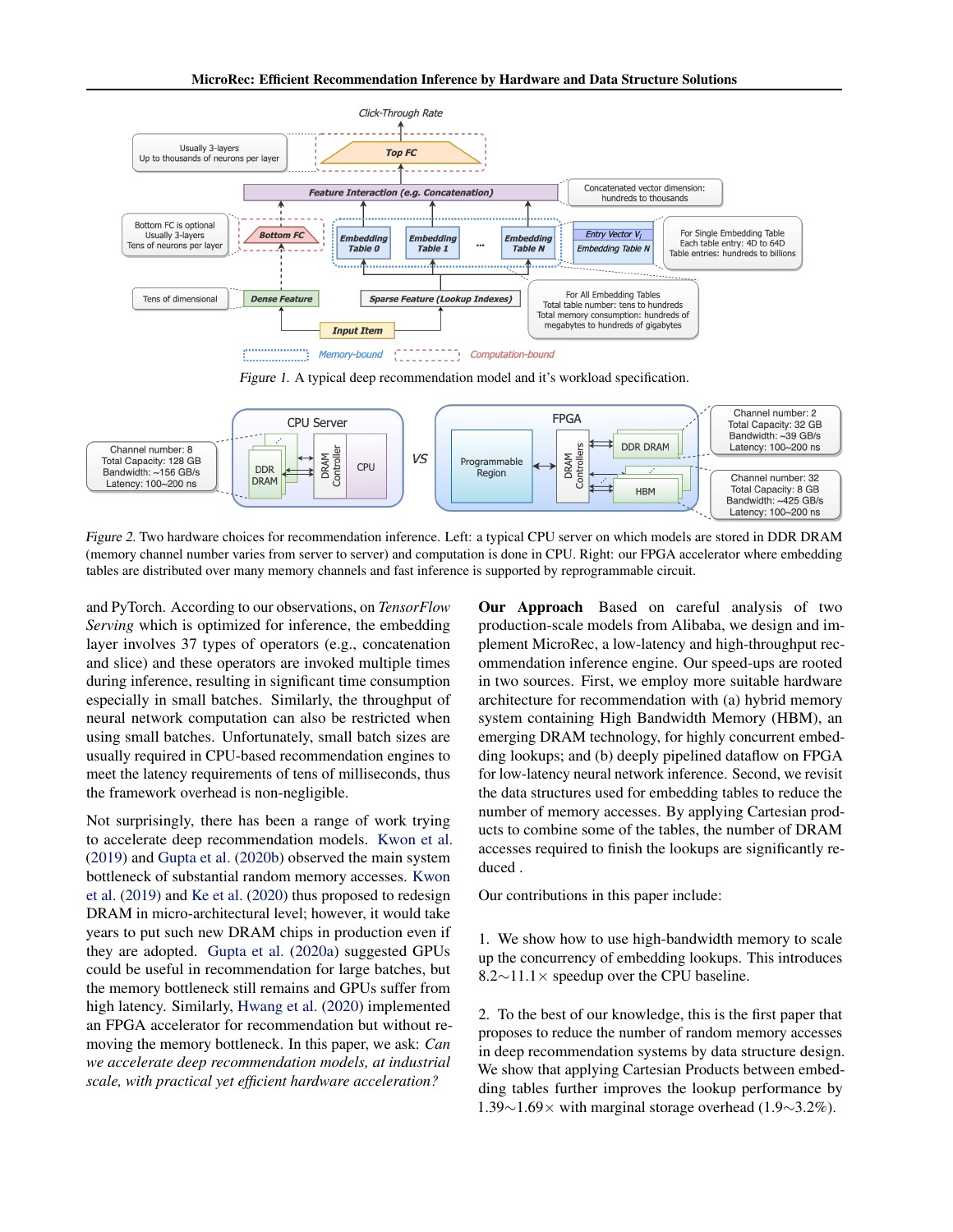<span id="page-2-0"></span>3. To optimize performance with low storage overhead, we propose a heuristic algorithm to combine and allocate tables to the hybrid memory system on the FPGA.

4. We implement MicroRec on FPGA and test it on two production models from Alibaba (47 tables, 1.3 GB; 98 tables, 15.1 GB). The end-to-end latency for a single inference only consumes 16.3∼31.0 microseconds, 3 to 4 orders of magnitude lower than common latency requirements for recommender systems. In terms of throughput, MicroRec achieves 13.8∼14.7× speedup on the embedding layer, and 2.5∼5.4× speedup on the complete inference process compared to the baseline (16 vCPU; 128 GB DRAM with 8 channels; AVX2-enabled).

## 2 DEEP RECOMMENDATION SYSTEMS

Personalized recommendation systems are widely deployed by YouTube [\(Covington et al.,](#page-10-0) [2016;](#page-10-0) [Zhao et al.,](#page-13-0) [2019\)](#page-13-0), Netflix [\(Gomez-Uribe & Hunt,](#page-11-0) [2015\)](#page-11-0), Facebook [\(Park et al.,](#page-13-0) [2018\)](#page-13-0), Alibaba [\(Zhou et al.,](#page-13-0) [2018;](#page-13-0) [2019\)](#page-13-0), and a number of other companies [\(Underwood,](#page-13-0) [2019;](#page-13-0) [Xie et al.,](#page-13-0) [2018;](#page-13-0) [Chui et al.,](#page-10-0) [2018\)](#page-10-0). In this section, we review their basic properties and analyze their performance to identify the main bottlenecks.

#### 2.1 Deep Model for Ranking

Figure [1](#page-1-0) abstracts the deep model for recommendation ranking that we target: it is responsible for predicting *clickthrough-rates* (CTR), i.e., how likely it is that the user will click on the product. The model takes a set of sparse and dense features as input. For example, account IDs and region information are encoded as one-hot vector (sparse feature), while age serves as part of the dense feature since the number is consecutive. The prediction process is as follows. First, dense and sparse input features are processed separately. Depending on the model design, dense features can be processed by a few fully-connected layers [\(Naumov et al.,](#page-12-0) [2019\)](#page-12-0) or served *as-is* without any pre-processing [\(Cheng](#page-10-0) [et al.,](#page-10-0) [2016;](#page-10-0) [Zhou et al.,](#page-13-0) [2018\)](#page-13-0). The sparse features, on the other hand, are converted to a set of indexes to lookup vectors from embedding tables. For each inference task, one or several vectors are retrieved from each table [\(Gupta et al.,](#page-11-0) [2020b\)](#page-11-0). The embedding vectors so retrieved are then concatenated with raw or processed dense features. Finally, the concatenated vectors are fed to the top fully-connected layers for CTR prediction. Product candidates with the highest CTRs are recommended to users.

The specific model design varies from scenario to scenario. Some adjustable parameters include: number of fully-connected layers, number of hidden neurons in each layer, numbers and sizes of embedding tables, feature interaction operations (e.g., concatenation, weighted sum, and



Figure 3. The embedding layer is expensive during inference.

element-wise multiplication), whether to include bottom fully-connected (FC) layers. $<sup>1</sup>$ </sup>

#### 2.2 Embedding Table Lookups

Embedding table lookup is the key difference between deep recommendation models and regular DNN workloads, and it shows the following traits. First, the embedding tables contribute to the majority of storage consumption in deep recommendation models. Large embedding tables at industry scale can contain up to hundreds of millions of entries, consuming tens or even hundreds of gigabytes of storage. Second, the size of the tables varies wildly between a few hundred (e.g., countries or "province ID") to hundreds of millions of entries (e.g., "user account ID").

Embedding table lookup is problematic from a performance perspective. Due to the traits mentioned above, most tables are held in main memory, inducing many random memory accesses during inference. [Ke et al.](#page-12-0) [\(2020\)](#page-12-0) proves this point by showing that high cache miss rates are common in deep recommendation inference.

#### 2.3 Performance Analysis

We chose CPUs as the hardware platform for baseline experiments. Although GPUs are popular for neural network training, they have not shown clear advantages over CPUs for deep recommendation inference. As reported by [Gupta](#page-11-0) [et al.](#page-11-0) [\(2020a\)](#page-11-0), GPUs can only outperform CPUs when (a) the model is computation-intensive (less embedding lookups), and (b) very large batch sizes are used.

Figure 3 shows the cost of the embedding layer during inference on two models from Alibaba (models specified in Table [1\)](#page-6-0) . As a side effect of the massive number of memory accesses, the many related operators also lead to significant overhead. According to our observation on *TensorFlow Serving*, an optimized ML framework for inference, 37 types of operators are involved in the embedding layer (e.g., slice

<sup>&</sup>lt;sup>1</sup>The models we target do not contain bottom FCs, and each table is looked up only once.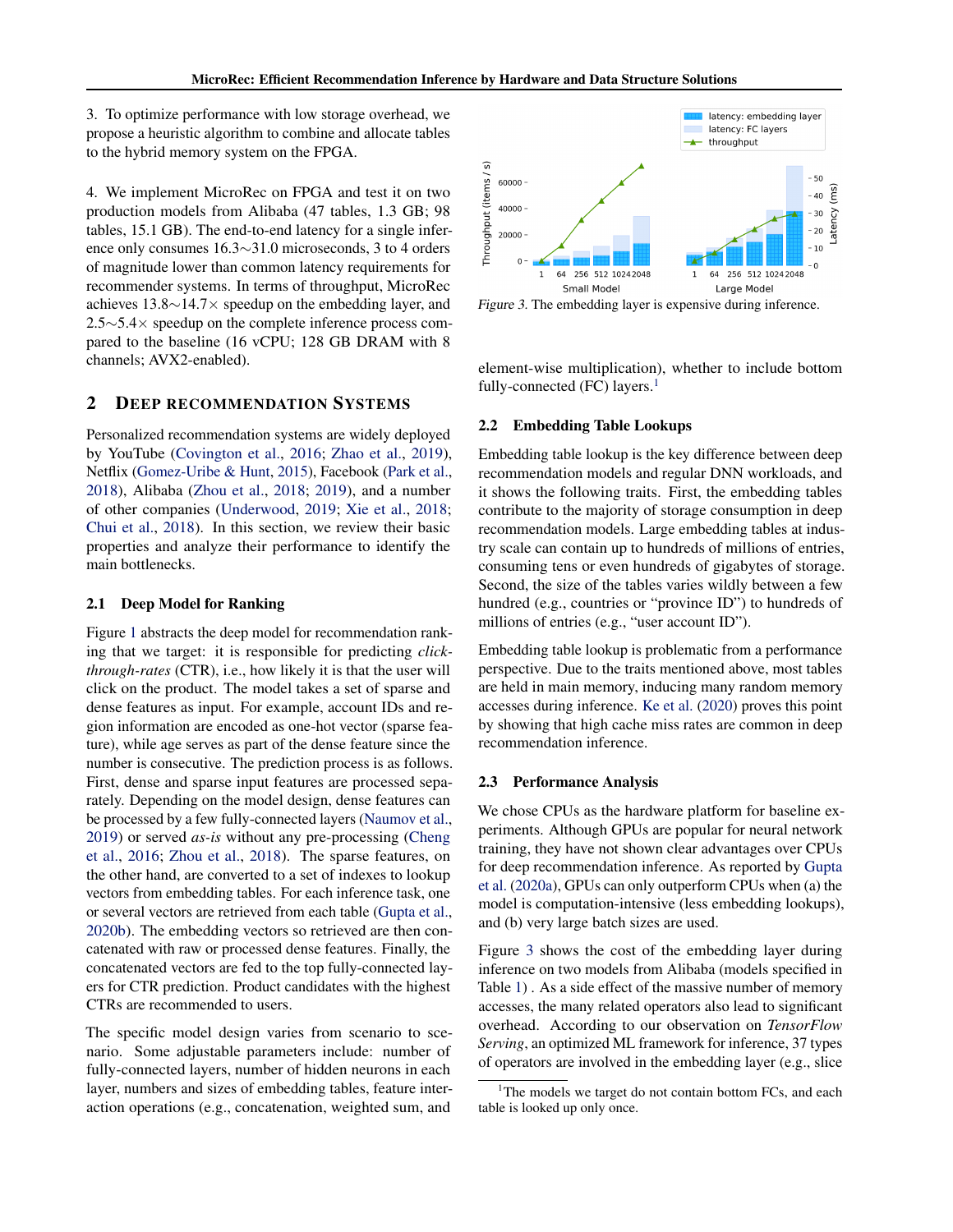<span id="page-3-0"></span>

Figure 4. System overview of MicroRec.

and concatenation), and these operators are invoked many times during inference. The close latency to infer small batches (size of 1 and 64) illustrates the expense of operatorcalls. Larger batch sizes can lead to better throughput, yet SLA (latency requirement) of tens of milliseconds must be met, thus extremely large batches are not allowed for recommendations.

## 3 MICROREC

We present MicroRec, an FPGA-enabled high-performance recommendation inference engine which involves both hardware and data structure solutions to reduce the memory bottleneck caused by embedding lookups. On the hardware side, our FPGA accelerator features highly concurrent embedding lookups on a hybrid memory system (HBM, DDR DRAM, and on-chip memory). On the data structure side, we apply Cartesian products to combine tables so as to reduce random memory accesses. Putting them together, we show how to find an efficient strategy to combine tables and allocate them across hybrid memory resources.

#### 3.1 System Overview

Figure 4 overviews the hardware design of MicroRec. Embedding tables are distributed over both on-chip memory (BRAM and URAM) and off-chip memory (HBM and DDR). Neural network inference is taken cared by the DNN computation units which contain both on-chip buffers storing weights of the model and computation resources for fast inference. To conduct inference, the host server first streams dense and sparse features to the  $FPGA<sup>2</sup>$ . Then, the embedding lookup unit translates the sparse features to dense vectors by looking up embedding tables from both on-chip and off-chip memory. Finally, the computation unit takes the concatenated dense vector as input and finishes inference before returning the predicted CTR to the host.

#### 3.2 Boost Emebdding Lookup Concurrency by Increased Memory Channels

The tens of embedding table lookup operations during inference can be parallelized when multiple memory channels



Figure 5. Cartesian product of two embedding tables. Each entry of the product concatenates an entry from table A and another from B: one memory access retrieves two embedding vectors.

are available. MicroRec resorts to high-bandwidth memory as the main force supporting highly concurrent embedding lookups. Besides that, we also take advantage of other memory resources on FPGA, i.e., DDR4 DRAM and on-chip memory, to further improve lookup performance.

#### *3.2.1 High-Bandwidth Memory*

We resort to HBM to parallelize embedding lookups. As an attractive solution for high-performance systems, HBM offers improved concurrency and bandwidth compared to conventional DRAMs [\(Jun et al.,](#page-12-0) [2017;](#page-12-0) [O'Connor,](#page-12-0) [2014\)](#page-12-0). In this paper, we use a Xilinx Alveo U280 FPGA card [\(xil\)](#page-10-0) equipped with 8 GBs of HBM which provides a bandwidth of up to 425 GB/s [\(Wang et al.,](#page-13-0) [2020\)](#page-13-0). More specifically, the HBM system on U280 consists of 32 memory banks, which can be accessed concurrently by independent pseudochannels. Thus, embedding tables can be distributed to these banks so that each bank only contains one or a few tables, and up to 32 tables can be looked up concurrently.

### *3.2.2 Hybrid Memory System on FPGA*

The Xilinx Alveo U280 FPGA involves multiple types of memory resources, including on-chip memory (BRAM and URAM) and off-chip memory (DDR4 DRAM and HBM), which exhibit different traits. HBM and DDR show close access latency of a couple of hundreds of nanoseconds given the memory controller generated by Vitis [\(Kathail,](#page-12-0) [2020\)](#page-12-0), but have different concurrency-capacity trade-off (HBM: 32 channels, 8GB; DRAM: 2 channels, 32 GB). Besides HBM and DDR, FPGAs also equip a few megabytes of on-chip memory that plays a similar role as CPU cache (small yet fast memory to cache frequently-accessed data or intermediate results).Without read initiation overhead as in DRAM, the latency to access on-chip memory only consists of control logic and sequential read. According to our experiments, finish retrieving an embedding vector from an on-chip memory bank only consumes up to around 1/3 time of DDR4 or HBM.

#### 3.3 Reduce Memory Accesses by Cartesian Products

We reduce the number of memory accesses by combining tables so that each memory access can retrieve multiple

 $2$ The Vitis hardware development platform does not yet support streaming from the host server to a Xilinx U280 FPGA, thus we have prototyped the design by caching the input features on FPGA.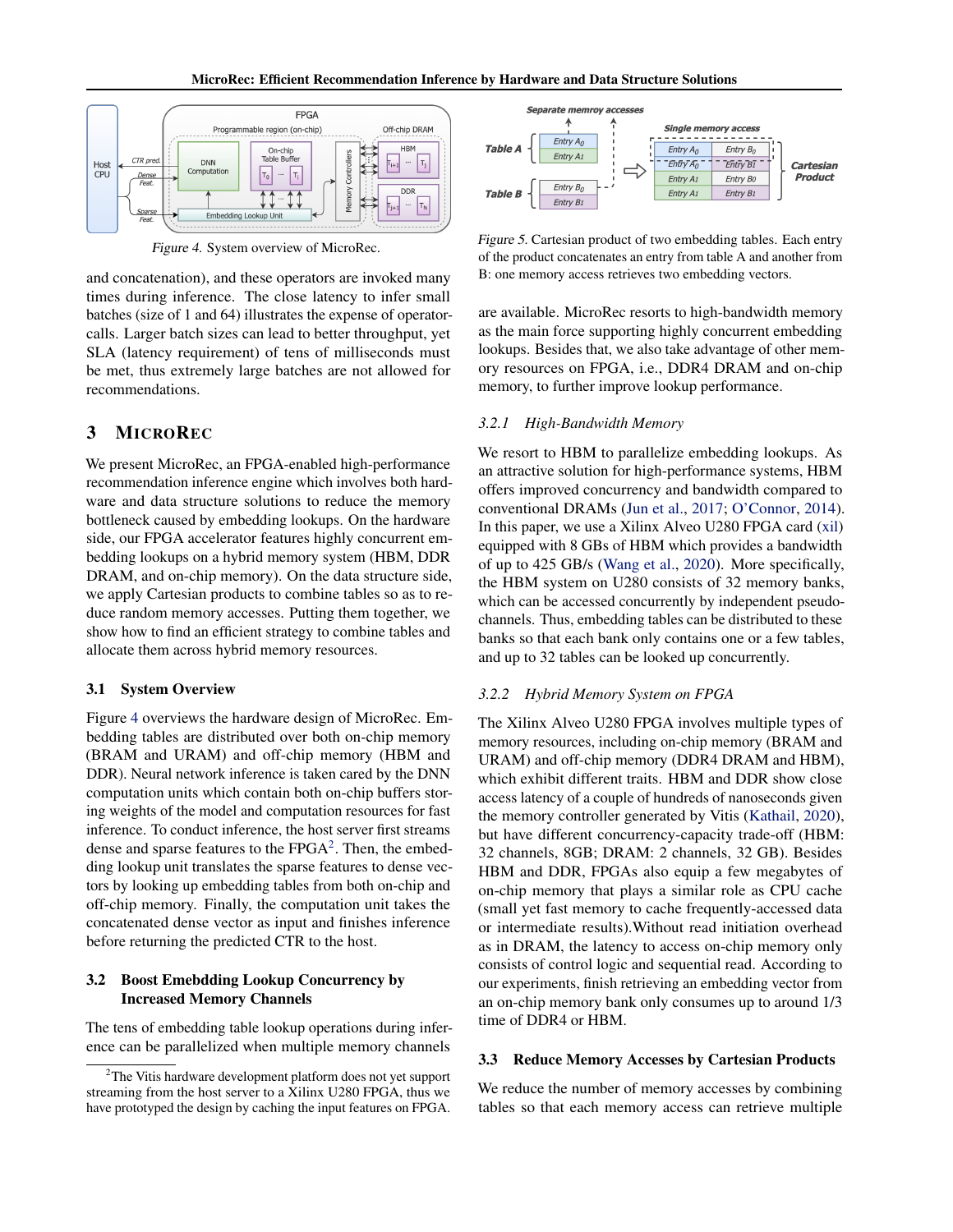<span id="page-4-0"></span>embedding vectors. As shown in Figure [5,](#page-3-0) two embedding tables can be joined into a single larger one through a relation Cartesian Product. Since tables A and B in Figure [5](#page-3-0) have two entries, the product table ends up with four entries: each of them is a longer vector obtained by concatenating an entry from table A and another from table B. Using such a representation, the number of memory accesses is reduced by half: instead of two separate lookup operations now only one access is needed to retrieve the two vectors.

By applying a Cartesian product, the latency to lookup two tables is reduced by almost half. Embedding tables in deep recommendation models usually contain short entry vectors (with between 4 to 64 elements in most cases). Although the entry vectors of the product are longer, i.e., the sum of two individual entries, they are still not long enough to fully take advantage of the spatial locality within DRAM. To retrieve a vector up to a few hundreds of bytes, a DRAM spends most of the time initiating the row buffer, while the following short sequential scan is less significant in terms of time consumption. As a result, reducing the memory accesses by half can lead to a speedup of almost  $2 \times$ .

Though Cartesian products lead to higher storage consumption, this overhead is comparatively small. This may sound counter-intuitive, however, most deep recommendation models contain tables of different size scales, so applying Cartesian products on small tables is almost for free compared to some of the largest tables in the model. According to our observations of real-world deployments, while some tables only consist of 100 4-dimensional embedding vectors, large tables can contain up to hundreds of millions of entries with a vector length of 64 due to the reasons discussed in section [2.2.](#page-2-0) In this case, a Cartesian product of two small tables requires only tens of kilobytes (assume 32-bit floating-point storage): almost negligible compared to a single large table of tens or hundreds of gigabytes.

Cartesian products can help balancing the workload on offchip DRAM (DDR and HBM). For example, suppose there are 34 off-chip memory channels (32 for HBM and 2 for DDR), and 40 tables should be allocated on them. In this case, some banks have to store two embedding tables while others only hold one. When retrieving one vector from each table, the lookup performance is bound by the channels holding two tables, as the lookup latency on them is potentially  $2\times$  that of those containing only one table. Using Cartesian products, the total number of tables can be reduced from 40 to 34. This allows us to balance the workload on each memory channel resulting in potentially  $2\times$  speedup compared to an unbalanced workload situation.

## 3.4 Putting Everything Together: A Rule-based Algorithm for Table Combination and Allocation

Our objective is to minimize embedding lookup latency given the memory constraints discussed in section [3.2.2,](#page-3-0) i.e., available capacity and channels of each type of memory. To achieve this, an algorithm is required to explore solutions of combining tables through Cartesian products and deploying the result on memory banks.

## *3.4.1 Brute-force Search*

A straightforward way to achieve this objective is to explore all possibilities in a brute-force manner and choose the best solution. First, one would list all possibilities of using tables as Cartesian product candidates. Then, for each one of these options, all possible combinations of Cartesian products would be calculated (including joining more than two tables). Based on the combinations of tables available, the single and combined tables are allocated to memory banks (solutions exceeding the memory capacity of a bank can be dropped) minimizing the latency. For ties in latency, the solution with the least storage overhead is chosen.

However, applying brute-force search is unrealistic because of the large exploration space. For example, selecting  $n$  of out  $N$  total tables as Cartesian candidates is a combinatorial problem with a time complexity of  $O(\frac{N!}{n!(N-n)!})$ . Then, it costs  $O(n!)$  to explore any Cartesian products combinations of the candidates. Each outcome, including Cartesian products and original tables, are then allocated to memory banks at the cost of  $O(N)$ . Using a parameter to control how many tables are selected for Cartesian products, the overall time complexity of the brute-force search is  $O(\sum_{n=1}^{N} N \frac{N!}{(N-n)!}),$ making brute-force searching infeasible as the number of tables grows up.

#### *3.4.2 Heuristic-rule-based Search*

To optimize embedding lookup latency, we propose a heuristic search algorithm that can efficiently search for nearoptima solutions with a low time complexity of  $\mathcal{O}(N^2)$ . Besides, this algorithm can be generalized to any FPGAs, no matter whether they are equipped with HBM, and no matter how many memory channels they have. Due to the memory traits introduced in section [3.2.2,](#page-3-0) the algorithm simply regards HBM as additional memory channels: designers can adjust the memory channel number and bank capacities in the algorithm according to the available hardware.

Four heuristics are applied in the algorithm to reduce the search space where the optimal solution is unlikely to appear<sup>3</sup>. Consequently, the algorithm can return near-optimas with low time complexity. The first three rules are designed

<sup>&</sup>lt;sup>3</sup>The rules can be expanded, modified, or removed to adpat different models since these rules are table-size-dependent.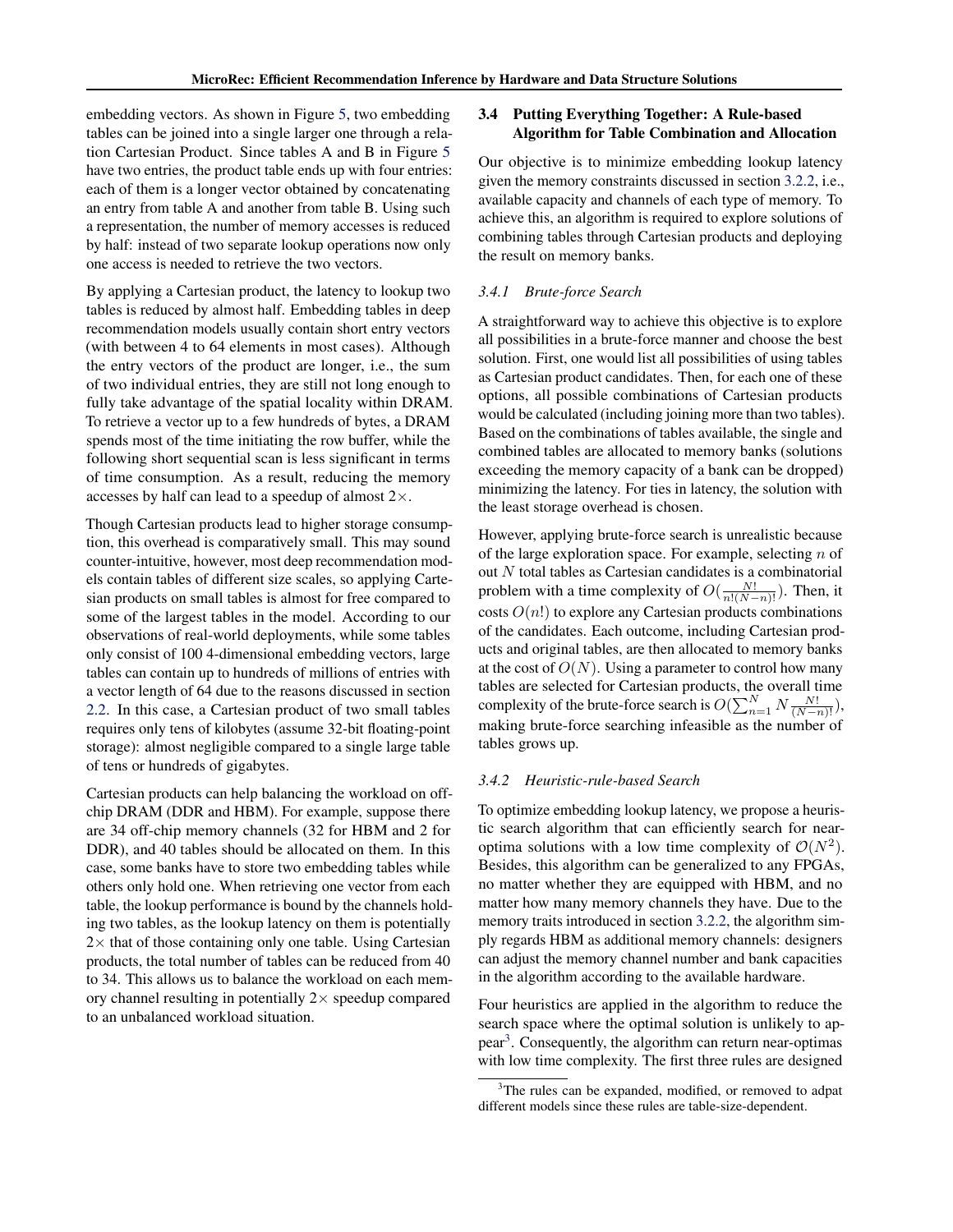<span id="page-5-0"></span>to explore Cartesian combinations efficiently, while the fourth rule is for memory allocation.

Heuristic rule 1: large tables are not considered for Cartesian products. Tables are sorted by size and only the  $n$  smallest tables should be selected for Cartesian products, otherwise products of large tables can lead to heavier storage overhead.

Heuristic rule 2: Cartesian products for table pairs of two. Although Cartesian products of the three smallest tables may only consume tens of megabytes storage (still small compared to a single large table of several or tens of gigabytes), the overall solution could be sub-optimal because this method consumes too many small tables at once while they are appropriate candidates to pair with larger tables.

Heuristic rule 3: within the product candidates, the smallest tables are paired with the largest tables for Cartesian products. This rule avoids terrible solutions where a Cartesian product is applied between two large tables.

Heuristic rule 4: cache smallest tables on chip. After applying Cartesian products, we sort all tables by sizes and decide the number of small tables to store on chip. Two constraints must be considered during this process. First, the size of selected tables should not exceed assigned on-chip storage. Second, if multiple tables are co-located in the same on-chip bank, the total lookup latency should not exceed off-chip (DDR or HBM) lookups, otherwise caching tables on-chip is meaningless.

Algorithm 1 sketches the heuristic-rule-based search for table combination and allocation. It starts by iterating over the number of tables selected as Cartesian product candidates. Within each iteration, the candidates are quickly combined by applying the first three heuristic rules  $(\mathcal{O}(N))$ . All tables are then allocated to memory banks efficiently by rule 4 ( $\mathcal{O}(N)$ ). The algorithm ends by returning the searched solution that achieves the lowest embedding lookup latency. Considering the outer loop iterating over Cartesian candidate numbers, the total time complexity of the heuristic algorithm is as low as  $\mathcal{O}(N^2)$ .

## 4 FPGA IMPLEMENTATION

In this section, we describe the implementation of MicroRec on an FPGA with an emphasis on its low inference latency.

#### 4.1 Reduce Latency by Deeply Pipelined Dataflow

As shown in Figure 6, we apply a highly pipelined accelerator architecture where multiple items are processed by the accelerator concurrently in different stages. In this design, the embedding lookup stage and three computation stages are pipelined. Each DNN computation module is further divided into three pipeline stages: feature broadcasting, computation, and result gathering. BRAMs or registers are

Algorithm 1 Heuristic Search

**Input:**  $N$ : total number of embedding tables;  $n$ : number of tables that are selected for Cartesian products; c: candidate tables for Cartesian products;  $p$ : all tables after applying Cartesian products

Output: *current\_best*: the best solution found by the algorithm, including the resulting table number and sizes as well as which banks they are allocated to.

| for $n \in \{1N\}$ do                                      |
|------------------------------------------------------------|
| $c \leftarrow$ select_tables $(n, N)$ // Heuristic Rule 1  |
| $p \leftarrow$ Cartesian_product $(c)$                     |
| // Heuristic Rule $2 \& 3$                                 |
| solution $\leftarrow$ allocate_to_banks(p)                 |
| // Heuristic Rule 4                                        |
| <b>if</b> solution is better than current best <b>then</b> |
| $current$ best $\leftarrow$ solution                       |
| end if                                                     |
| end for                                                    |
| <b>return</b> current best                                 |



Figure 6. Highly pipelined and parallelized hardware design.

applied to build pipes (FIFOs) as inter-module connections.

Latency concerns (SLA requirements) are eliminated by this highly pipelined design for two reasons. First, input items are processed item by item instead of batch by batch, thus the time to wait and aggregate a batch of recommendation queries is removed. Second, the end-to-end inference latency of a single item is much less than a large batch.

#### 4.2 Embedding Lookup Module

The embedding lookup module gathers and prepares concatenated dense features for fully-connected layers. After receiving lookup indexes, the module concurrently retrieves embedding vectors from HBM, DDR, and on-chip memory banks. The concatenated embeddings are then fed to DNN computation modules through FIFOs.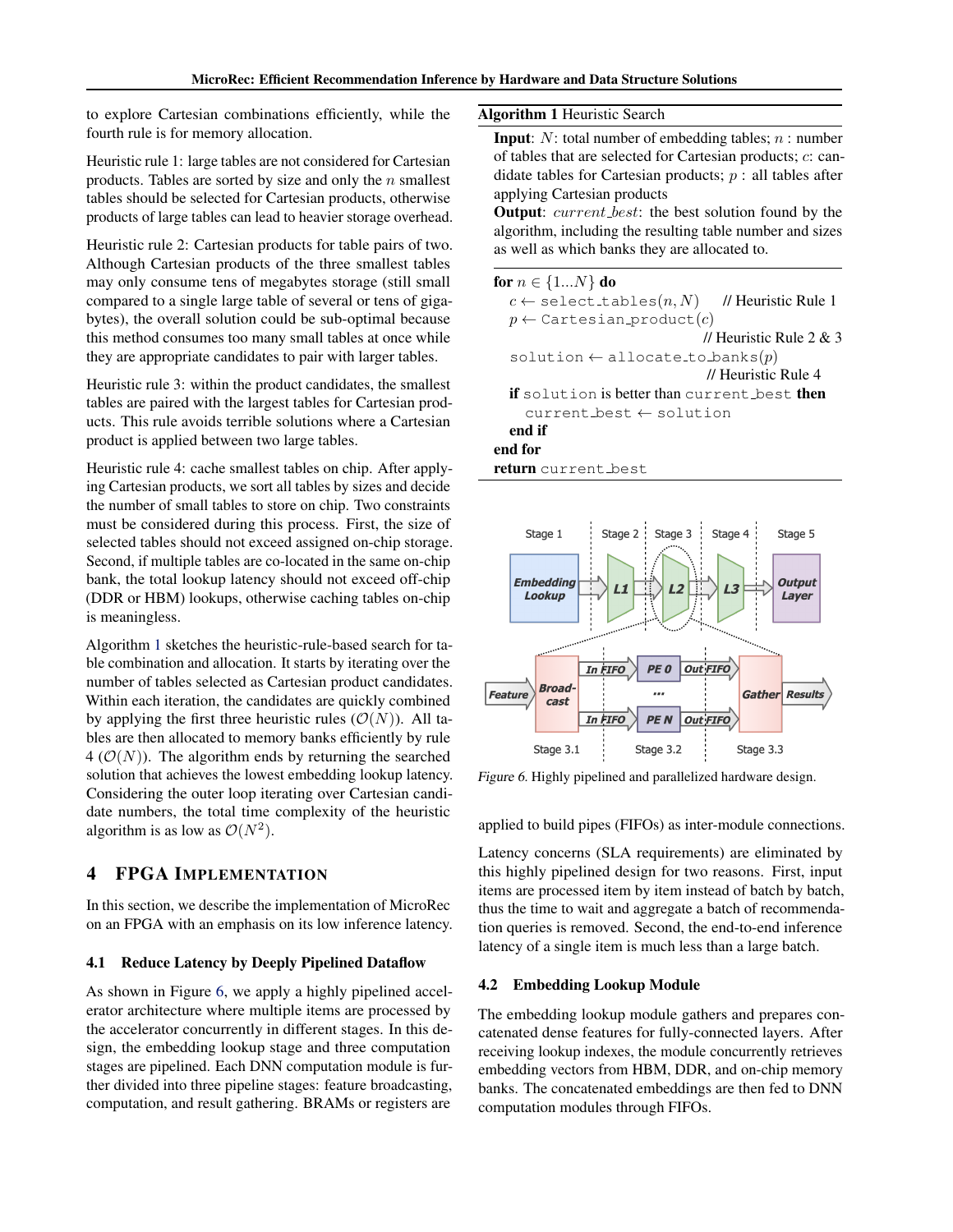#### <span id="page-6-0"></span>4.3 DNN Computation Module

The lower half of Figure [6](#page-5-0) presents the computation flow for a single FC layer, which consists of three pipeline stages: input feature broadcasting, general matrix-matrix multiplication (GEMM) computation, and result gathering. Partial GEMM is allocated to each processing unit (PE) for better routing design and potentially higher performance [\(de Fine Licht et al.,](#page-10-0) [2020\)](#page-10-0). Each PE conducts partial GEMM through parallelized multiplications followed by an add tree [\(Chen et al.,](#page-10-0) [2014\)](#page-10-0).

## 5 EVALUATION

We evaluate the performance of MicroRec for both endto-end recommendation inference and embedding lookups alone. Given real-world models from Alibaba and the recent recommendation inference benchmark [\(Gupta et al.,](#page-11-0) [2020b\)](#page-11-0), MicroRec outperforms the optimized CPU baseline significantly under all experiment settings.

#### 5.1 Experiment Environment

We employ Xilinx Alveo U280 FPGA [\(xil\)](#page-10-0), a high-end card equipped with 8GB of HBM2 (32 channels) and 32 GB of DDR4 (2 channels). We program the FPGA by Vivado HLS [\(viv\)](#page-10-0), which can translate C++ programs to hardware description language (HDL). The code is then deployed on Vitis [\(Kathail,](#page-12-0) [2020\)](#page-12-0) to generate FPGA bitstream.

The software baseline performance is tested on an AWS server with Intel Xeon E5-2686 v4 CPU @2.30GHz (16 vCPU, SIMD operations, i.e., AVX2 FMA, supported) and 128 GB DRAM (8 channels). We apply an open-source solution on deep recommendation systems [\(Lapis-Hong,](#page-12-0) [2018\)](#page-12-0), where *TensorFlow Serving* [\(Olston et al.,](#page-12-0) [2017;](#page-12-0) [Abadi et al.,](#page-10-0) [2016\)](#page-10-0) supports highly optimized model inference.

#### 5.2 Model Specification

We experiment the performance of MicroRec on two classes of models from different sources. The first class contains production models deployed in Alibaba, while the second class comes from the recent recommendation inference benchmark [\(Gupta et al.,](#page-11-0) [2020b\)](#page-11-0).

#### *5.2.1 Production Models*

We experiment two deep recommendation models from Alibaba in our experiments. Both of them are memory-access intensive: they contain 47 and 98 embedding tables respectively, much more than current benchmark models [\(Gupta](#page-11-0) [et al.,](#page-11-0) [2020b\)](#page-11-0), among which the largest model consists of only 12 tables. Table 1 shows the parameters of our models. For example, the smaller recommendation model retrieves one vector from each of the 47 tables and gathers them into

| Table 1. Specification of the production models. |  |  |  |
|--------------------------------------------------|--|--|--|
|--------------------------------------------------|--|--|--|

| Model | Table Num | Feat Len | Hidden-Layer     | Size    |
|-------|-----------|----------|------------------|---------|
| Small | 47        | 352      | (1024, 512, 256) | 1.3 GB  |
| Large | 98        | 876      | (1024, 512, 256) | 15.1 GB |

a 352-dimensional dense vector to be fed to fully-connected layers. The models we experiment do not contain bottom fully-connected layers, which are adopted in some systems to process dense input features [\(Gupta et al.,](#page-11-0) [2020b;](#page-11-0) [Ke](#page-12-0) [et al.,](#page-12-0) [2020\)](#page-12-0).

#### *5.2.2 Facebook Recommendation Benchmark*

We also experiment MicroRec on the recent recommendation inference benchmark by Facebook [\(Gupta et al.,](#page-11-0) [2020b\)](#page-11-0). The benchmark published three classes of recommendation models and their performance breakdown. Although we target to experiment these models for real-world-deployment, the benchmark only published a range of parameters for each type of model. For example, the model class DLRM-RMC2 can contain from 8 to 12 tables, yet no numbers about table sizes and embedding vector lengths are provided. Without such information, it is difficult to compare the inference performance, because some of the parameters are decisive to the inference workload. For instance, embedding vector lengths decide the number of operations to be performed in fully-connected layers.

Therefore, we compare the performance of the embedding layer: given the narrow range of table numbers [Gupta et al.](#page-11-0) [\(2020b\)](#page-11-0) published, we can conduct multiple experiments and identify a speedup range of MicroRec.

### 5.3 End-to-End Inference

Table [2](#page-7-0) compares the performance of end-to-end recommendation inference on production models between the CPU baseline and MicroRec (both Cartesian and HBM are applied). On the CPU side, performance increases as batch size grows, so we select a large batch size of 2048 as the baseline (larger batch sizes can break inference latency constraints). On the FPGA side, MicroRec infers items without batching as discussed in Section [4.1.](#page-5-0) Besides, we evaluate the FPGA performance of different precision levels, i.e., 16-bit and 32-bit fixed-point numbers.

*MicroRec achieves significant speedup under all experimented settings.* In terms of throughput, it is 2.5∼5.4× better than the baseline under two precision levels and two model scale. Moreover, the end-to-end latency to infer a single input item is 16.3∼31.0 microseconds, 3∼4 orders of magnitude lower than common latency requirements (tens of milliseconds). Note that the throughput of MicroRec is not the reciprocal of latency, since multiple items are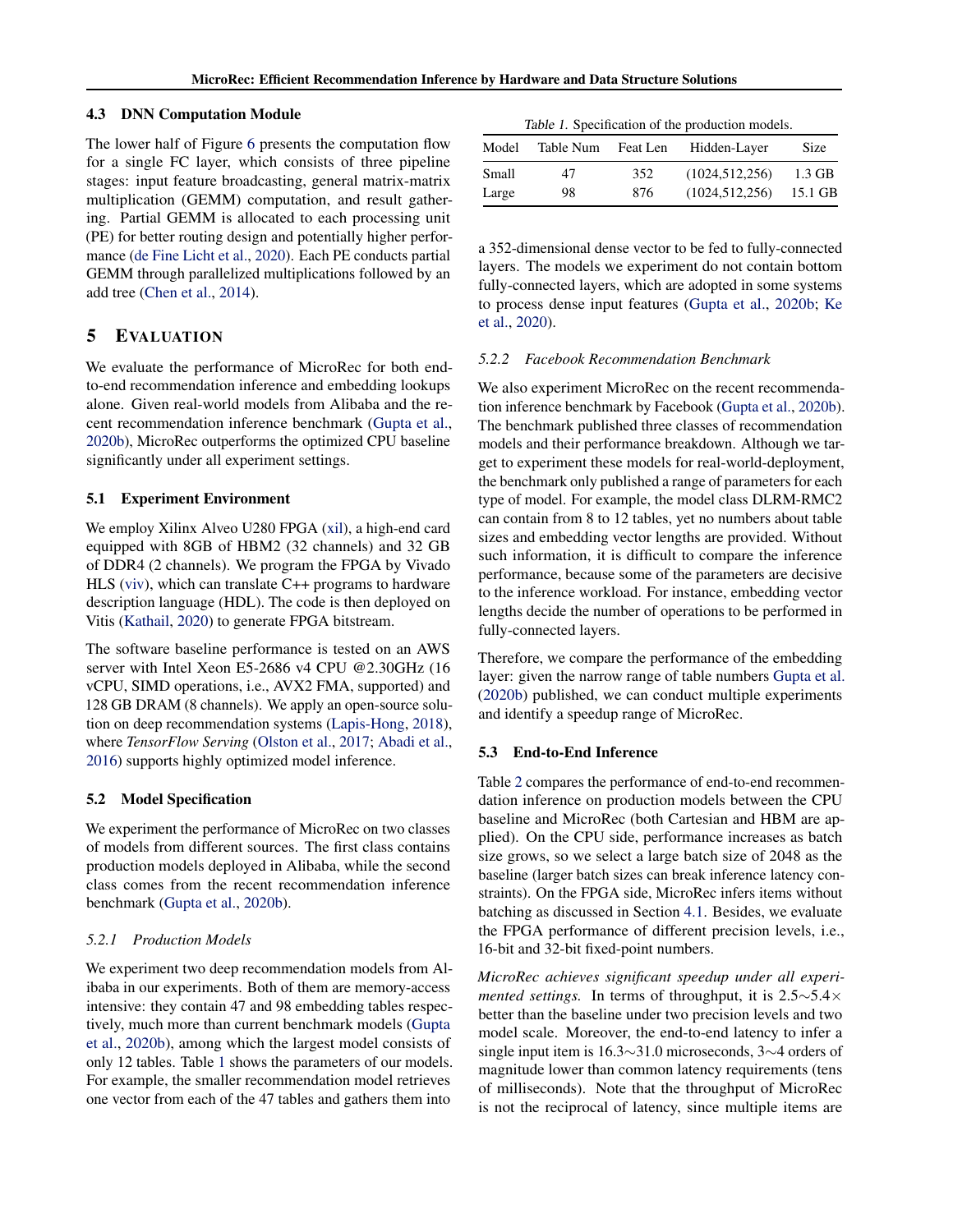|                               | <b>CPU</b><br>$B=1$ | <b>CPU</b><br>$B=64$ | <b>CPU</b><br>$B = 256$             | <b>CPU</b><br>$B = 512$ | <b>CPU</b><br>$B=1024$ | <b>CPU</b><br>$B = 2048$ | <b>FPGA</b><br>fp16 | <b>FPGA</b><br>fp $32$ |
|-------------------------------|---------------------|----------------------|-------------------------------------|-------------------------|------------------------|--------------------------|---------------------|------------------------|
|                               |                     |                      | <b>Smaller Recommendation Model</b> |                         |                        |                          |                     |                        |
| Latency $(ms)$                | 3.34                | 5.41                 | 8.15                                | 11.15                   | 17.17                  | 28.18                    | $1.63E-2$           | $2.26E - 2$            |
| Throughput (GOP/s)            | 0.61                | 24.04                | 63.81                               | 93.32                   | 121.16                 | 147.65                   | 619.50              | 367.72                 |
| Throughput ( <i>items/s</i> ) | 299.71              | $1.18E + 4$          | $3.14E+4$                           | $4.59E+4$               | $5.96E+4$              | $7.27E+4$                | $3.05E + 5$         | $1.81E + 5$            |
| Speedup: FPGA fp16            | $204.72\times$      | $24.27\times$        | $9.56\times$                        | $6.59\times$            | $5.09\times$           | $4.19\times$             |                     |                        |
| Speedup: FPGA fp32            | $147.54\times$      | $14.58\times$        | $5.69\times$                        | $3.91\times$            | $3.02\times$           | $2.48\times$             |                     |                        |
|                               |                     |                      | Larger Recommendation Model         |                         |                        |                          |                     |                        |
| Latency (ms)                  | 7.48                | 10.23                | 15.62                               | 21.06                   | 31.72                  | 56.98                    | $2.26E - 2$         | 3.10E-2                |

Throughput (GOP/s) 0.42 19.48 51.03 75.66 100.49 111.89 606.41 379.45 Throughput (items/s) 133.68 6.26E+3 1.64E+3 2.43E+4 3.23E+4 3.59E+4 1.95E+5 1.22E+5 Speedup: FPGA fp16  $331.51 \times 29.56 \times 11.73 \times 7.96 \times 6.02 \times 5.41 \times -$ Speedup: FPGA fp32 241.54 $\times$  18.67 $\times$  7.36 $\times$  4.99 $\times$  3.77 $\times$  3.39 $\times$  -

<span id="page-7-0"></span>Table 2. MicroRec performance on end-to-end recommendation inference. MicroRec achieves 2.5∼5.4× speedup compared to the optimized CPU baseline (the speedup is compared to batch latency of FPGA, which consists of both the stable stages in the middle of the nineline as well as the time overhead of starting and ending stages). Besides the endpipeline as well as the time overhead of starting and ending stages). Besides, the end-to-end latency to infer a single input item is as low

processed by the deep pipeline at the same time.

#### 5.4 Embedding Lookup Performance

We highlight the performance boost of embedding lookups brought by Cartesian products and HBM in this section on both the production models and the benchmark models.

#### *5.4.1 Lookups on Production Models*

*MicroRec outperforms CPU baseline significantly on production models as shown in Table [4](#page-8-0)*. Same as Section [5.3,](#page-6-0) a large batch size of 2048 is selected for the CPU baseline to achieve high throughput, while the accelerator always processes inputs item by item (no concept of batch sizes). This latency excludes streaming input features from CPU side memory as mentioned in footnote [2.](#page-3-0) The result shows that MicroRec outperforms the baseline by 13.8∼14.7× on the embedding layer (in addition to DRAM accesses, the many embedding-related operator calls in TensorFlow also leads to large consumption in the CPU baseline). Some detailed result interpretation includes:

*Though HBM can achieve satisfying performance on its own, Cartesian products further speed up the process.* For the smaller model, as shown in Table [3,](#page-8-0) except those tiny tables stored on-chip, there are still 39 tables left to be allocated to DRAM. Considering there are 34 DRAM channels in total (32 for HBM, 2 for DDR), it takes two DRAM access rounds to lookup 39 tables. Cartesian products can reduce the table number to 34, so that only one round of DRAM access is required. The experiment shows that, with Cartesian products, the latency of embedding lookup is only 59.17% of the HBM-only solution (458 ns vs 774 ns). Similarly, for the larger model, Cartesian products reduce the memory access rounds from 3 to 2, consumed only 72.12% of the time (1.63 us vs 2.26 us).

*The storage overhead of Cartesian products is fairly low.* As shown in table [3,](#page-8-0) the products only lead to 3.2% and 1.9% storage overhead on the two models respectively. This is because only small tables are selected for Cartesian products as introduced in section [3.4,](#page-4-0) so that the products are still considerably small compared to a single large table.

*By Cartesian products and HBM, the memory bottleneck caused by embedding lookup is eliminated.* Since the embedding lookups only cost less than 1 microsecond in MicroRec (as in Table [4\)](#page-8-0), the bottleneck shifts back to computation, in which the most expensive stage takes several microseconds.

*The accelerator performance is robust even as multiple rounds of lookups are required.* Although the production models only involves one lookup operations per table, alternative DNN architectures may require multiple rounds of lookups [\(Gupta et al.,](#page-11-0) [2020b\)](#page-11-0). Figure [7](#page-8-0) proves the performance robustness of MicroRec in such scenarios by assuming more rounds of embedding retrievals on the two production models — the smaller and larger models can tolerate 6 and 4 rounds of lookups without downgrading the end-toend inference throughput at all using 16-bit fixed-points, because the DNN computation and embedding lookup stages are overlapped. Once more rounds of lookups are assumed, the performance starts to depend on the total memory access latency which is proportional to the rounds of DRAM accesses.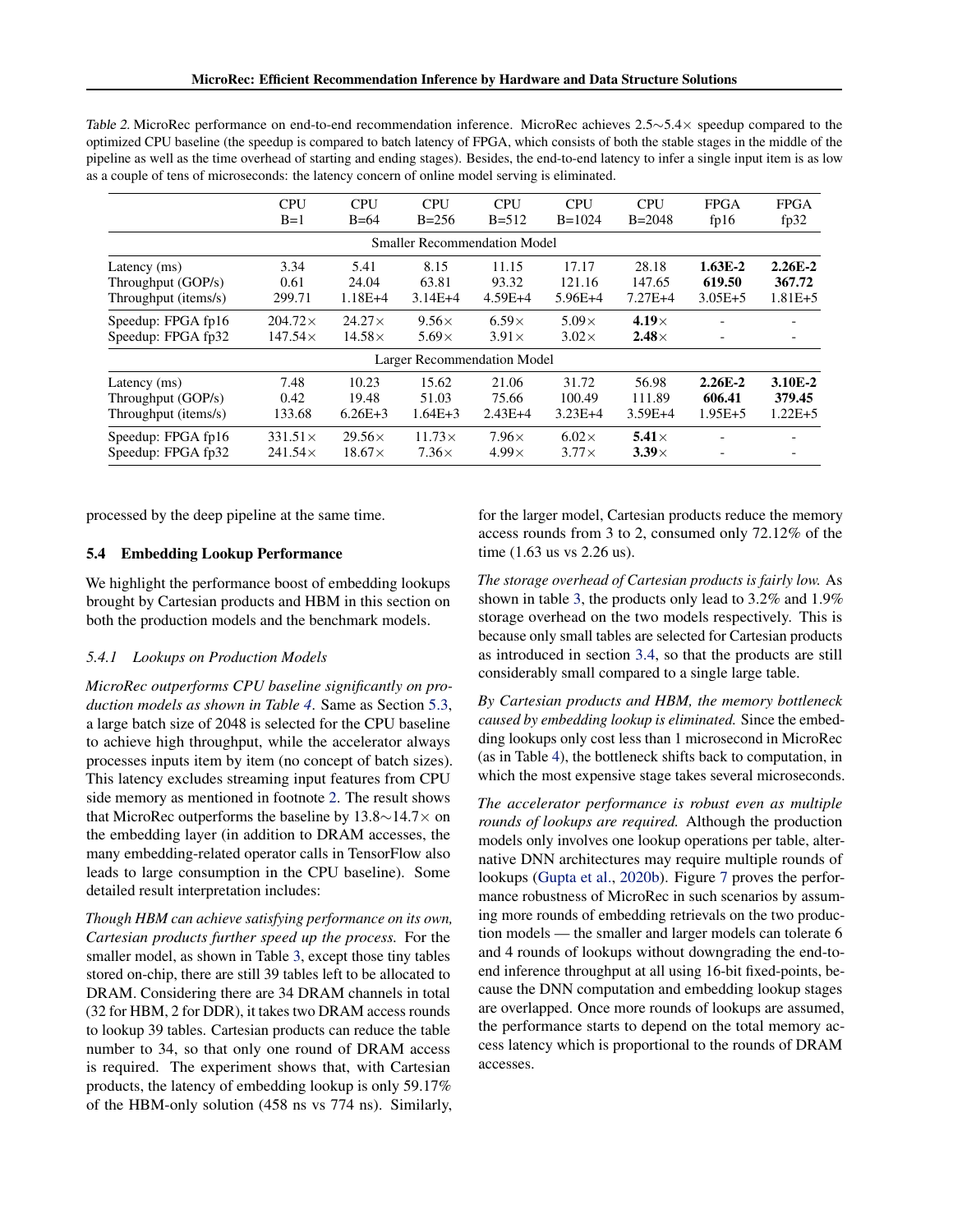<span id="page-8-0"></span>

|                   | Table Num | Tables in DRAM | <b>DRAM Access Rounds</b>           | Storage   | Lookup Latency |
|-------------------|-----------|----------------|-------------------------------------|-----------|----------------|
|                   |           |                | <b>Smaller Recommendation Model</b> |           |                |
| Without Cartesian | 47        | 39             |                                     | $100\%$   | $100\%$        |
| With Cartesian    | 42        | 34             |                                     | $103.2\%$ | $59.2\%$       |
|                   |           |                | Larger Recommendation Model         |           |                |
| Without Cartesian | 98        | 82             |                                     | $100\%$   | $100\%$        |
| With Cartesian    | 84        | 68             |                                     | $101.9\%$ | $72.1\%$       |

Table 3. Benefit and overhead of Cartesian products. It only costs marginal extra storage to achieve significant speedup.

Table 4. MicroRec performance on the embedding layer. Given the same element data width of 32-bits, it outperformed the optimized CPU baseline by over one order of magnitude. Besides, it only took no more than one microsecond to finish lookups and concatenations even in embedding-intensive models (47 and 98 tables).

|                          | <b>CPU</b><br>$B=1$ | <b>CPU</b><br>$B=64$ | <b>CPU</b><br>$B = 256$             | <b>CPU</b><br>$B = 512$ | <b>CPU</b><br>$B=1024$ | <b>CPU</b><br>$B = 2048$ | FPGA:<br><b>HBM</b> | $FPGA: HBM +$<br>Cartesian |
|--------------------------|---------------------|----------------------|-------------------------------------|-------------------------|------------------------|--------------------------|---------------------|----------------------------|
|                          |                     |                      | <b>Smaller Recommendation Model</b> |                         |                        |                          |                     |                            |
| Latency (ms)             | 2.59                | 3.86                 | 4.71                                | 5.96                    | 8.39                   | 12.96                    | 7.74E-4             | 4.58E-4                    |
| Speedup: HBM             | $3349.97\times$     | $77.91\times$        | $23.75\times$                       | $15.04\times$           | $10.59\times$          | $8.17\times$             |                     |                            |
| Speedup: HBM + Cartesian | 5665.07 $\times$    | $131.76\times$       | $40.16\times$                       | $25.44\times$           | $17.91\times$          | 13.82 $\times$           |                     | $\overline{\phantom{0}}$   |
|                          |                     |                      | <b>Larger Recommendation Model</b>  |                         |                        |                          |                     |                            |
| Latency (ms)             | 6.25                | 8.05                 | 10.92                               | 13.67                   | 18.11                  | 31.25                    | 1.38E-3             | $1.03E-3$                  |
| Speedup: HBM             | $4531.23\times$     | $91.29\times$        | $30.94\times$                       | $19.36\times$           | $12.83\times$          | $11.07\times$            |                     | -                          |
| Speedup: HBM + Cartesian | $6019.37\times$     | $121.28\times$       | $41.10\times$                       | $25.72\times$           | $17.04\times$          | 14.70 $\times$           |                     | -                          |



Figure 7. End-to-end inference throughput of MicroRec. It allows multi-rounds lookup without sacrificing performance.

Table 5. MicroRec achieves 18.7∼72.4× embedding lookup speedup compared to the Facebook's recommendation baseline.

| Performance              |                                 |                       | Embedding Vector Length |                       |                        |
|--------------------------|---------------------------------|-----------------------|-------------------------|-----------------------|------------------------|
|                          | 4                               | 8                     | 16                      | 32                    | 64                     |
|                          | 8 Tables (Speedup Upper Bound)  |                       |                         |                       |                        |
| Lookup (ns)<br>Speedup   | 334.5<br>$72.4\times$           | 353.7<br>$68.4\times$ | 411.6<br>$58.8\times$   | 486.3<br>$49.7\times$ | 648.4<br>$37.3\times$  |
|                          | 12 Tables (Speedup Lower Bound) |                       |                         |                       |                        |
| $Lookup$ (ns)<br>Speedup | 648.5<br>$37.3\times$           | 707.4<br>$34.2\times$ | 817.4<br>$29.6\times$   | 972.7<br>$24.8\times$ | 1296.9<br>$18.7\times$ |

#### *5.4.2 Performance on Benchmark Models*

We compare the embedding lookup performance of MicroRec to the recent recommendation inference benchmark [\(Gupta et al.,](#page-11-0) [2020b\)](#page-11-0). Although the paper does not expose all model parameters, we can still identify the embedding lookup performance range on MicroRec by experimenting a range of table settings. To be more specific, we experiment the embedding-dominated model class DLRM-RMC2, which contains 8∼12 small tables and each table is looked up 4 times (thus 32 ∼ 48 lookups in total). Several assumptions are made for the missed information. First, by "small tables", we assume each table is within the capacity of an HBM bank (256MB). Second, we assume common embedding vector lengths from 4 to 64. Third, no Cartesian products are applied in our experiments, since the table sizes are assumed by us.

Table 5 shows the embedding lookup performance on MicroRec: it achieves 18.7∼72.4× speedup compared to the published baseline performance (2 sockets of Broadwell CPU @2.4GHz; 14 cores per socket; AVX-2 supported; 256 GB 2400MHz DDR4 DRAM; batch size=256). This performance range is identified by experimenting table numbers from 8 to 12 and vector lengths from 4 to 64. The highest speedup occurred when there are only 8 embedding tables (32 lookups) with a short vector size of 4, for which only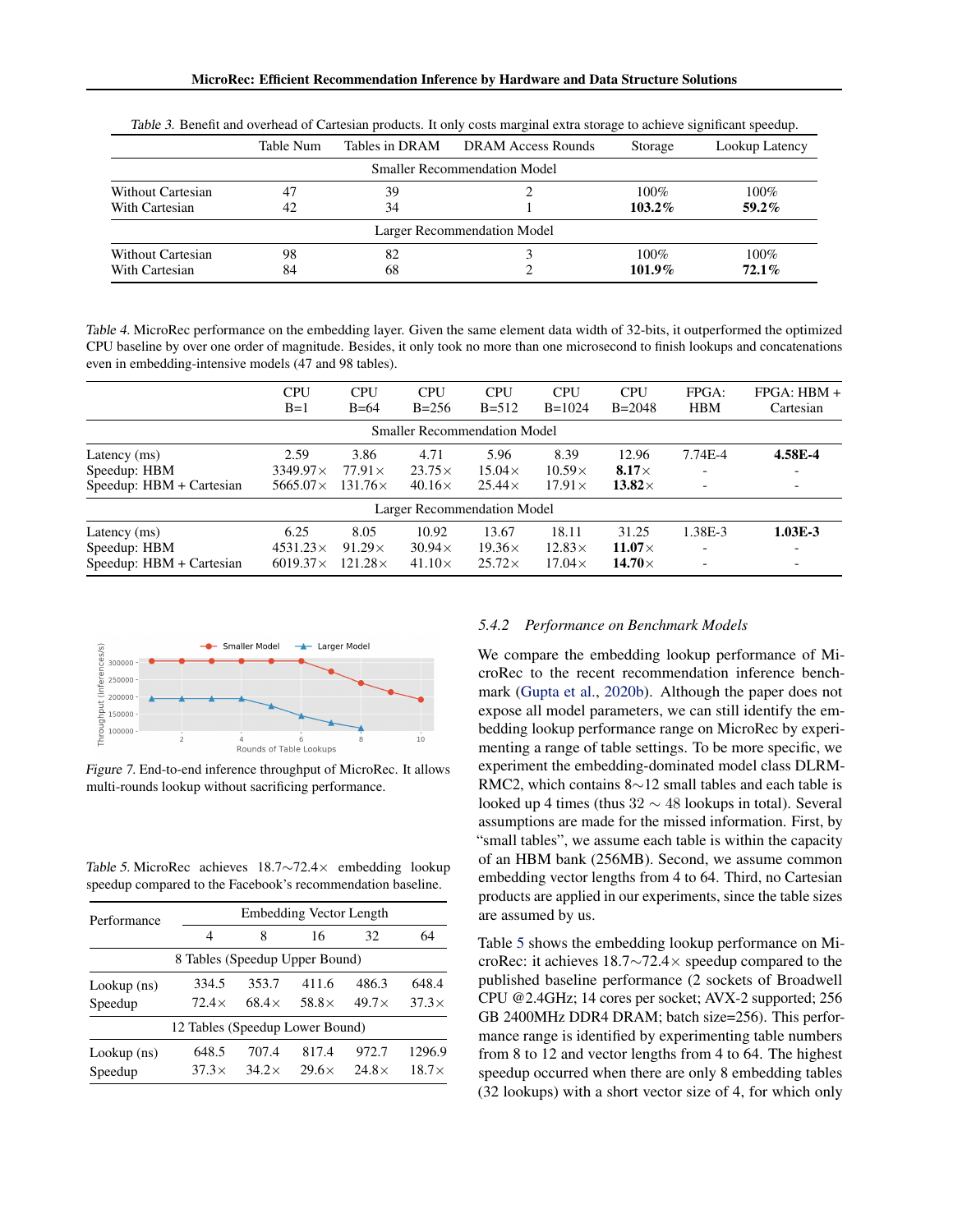one round on HBM lookup is required. The lowest speedup happens when there are 12 tables with a long vector size of 64, where 2 rounds of HBM accesses are necessary.

## 6 RELATED WORK

*Deep learning for personalized recommendations.* While regular DNNs take dense features as input, [He et al.](#page-11-0) [\(2017\)](#page-11-0) proposed to encode user information by embedding tables in recommendation models. The dense features gathered from embedding vectors are then processed by a series of matrixfactorization and FC layers. [Covington et al.](#page-10-0) [\(2016\)](#page-10-0) applied similar neural network structures for Youtube video recommendation. [Cheng et al.](#page-10-0) [\(2016\)](#page-10-0) discussed the pros-and-cons of linear models and deep models, and proposed to serve Google Play recommendations with joint wide-and-deep models. [Zhao et al.](#page-13-0) [\(2019\)](#page-13-0) improved the wide-and-deep model by taking multiple objectives into account beyond click-through rates (CTR), e.g., comments, likes, and ratings. Facebook introduced additional fully-connected layers to process dense input features: the dense features are fed into bottom FC layers, and the output features are concatenated with embedding vectors [\(Gupta et al.,](#page-11-0) [2020b\)](#page-11-0). Alibaba removed dense input features in their deep models and applied attention mechanism on the top of embedding tables [\(Zhou](#page-13-0) [et al.,](#page-13-0) [2018\)](#page-13-0). [Zhou et al.](#page-13-0) [\(2019\)](#page-13-0) further extended this work by introducing sequential neural network.

*Hardware solutions for recommendations.* According to Facebook, recommendation workloads can consume up to 79% of total AI inference cycles in data centers [\(Gupta](#page-11-0) [et al.,](#page-11-0) [2020b\)](#page-11-0). However, little research has been focused on serving personalized recommendations efficiently. In order to provide enough background knowledge to the research community and tackle this important problem, [Gupta](#page-11-0) [et al.](#page-11-0) [\(2020b\)](#page-11-0) analyzed the recommendation workload comprehensively, open-sourced several models used by Facebook, and set up a performance benchmark. [Kwon et al.](#page-12-0) [\(2019\)](#page-12-0) is the first hardware solution for high performance recommendation inference. They reduced the memory bottleneck by introducing DIMM-level parallelism in DRAM and supporting tensor operations, e.g., gather and reduction, within the DRAM. [Ke et al.](#page-12-0) [\(2020\)](#page-12-0) extended the idea of near-memory-processing and added memory-side-caching for frequently-accessed entries. [Gupta et al.](#page-11-0) [\(2020a\)](#page-11-0) took into account the characteristics of query sizes and arrival patterns, and developed an efficient scheduling algorithm to maximize throughput under latency constraints by using both CPUs and GPUs. [Hwang et al.](#page-11-0) [\(2020\)](#page-11-0) implemented an FPGA accelerator (without HBM) for deep recommendation inference, and the speedup was significant for models with few embedding tables. Compared to previous work, MicroRec is the first system that introduces data structure solution, i.e., Cartesian products, to reduce the number of

DRAM accesses. It is also the first work resorting to HBM so as to parallelize embedding lookups.

*Efficient Model Serving.* Aside from recommendations, a range of research has been focused on neural network serving. Due to the heavy workload of DNN inference, many works resort to specialized hardware [\(Jouppi et al.,](#page-11-0) [2017;](#page-11-0) [Mei et al.,](#page-12-0) [2019;](#page-12-0) [Chung et al.,](#page-10-0) [2018;](#page-10-0) [Hsieh et al.,](#page-11-0) [2018;](#page-11-0) [Zhang & Li,](#page-13-0) [2017;](#page-13-0) [Chen et al.,](#page-10-0) [2016;](#page-10-0) [Mao et al.,](#page-12-0) [2019;](#page-12-0) [Sharify et al.,](#page-13-0) [2019;](#page-13-0) [Shao et al.,](#page-13-0) [2019;](#page-13-0) [Feng et al.,](#page-11-0) [2019;](#page-11-0) [Owaida et al.,](#page-12-0) [2017;](#page-12-0) [Gao et al.,](#page-11-0) [2017;](#page-11-0) [Chen et al.,](#page-10-0) [2014;](#page-10-0) [Hua et al.,](#page-11-0) [2019;](#page-11-0) [Farcas et al.,](#page-11-0) [2020\)](#page-11-0). Besides, designing hardware-efficient neural networks is essential for inference performance [\(Han et al.,](#page-11-0) [2017;](#page-11-0) [Stamoulis et al.,](#page-13-0) [2019;](#page-13-0) [Teja Mullapudi et al.,](#page-13-0) [2018;](#page-13-0) [Zhang et al.,](#page-13-0) [2019;](#page-13-0) [Howard](#page-11-0) [et al.,](#page-11-0) [2017;](#page-11-0) [Elthakeb et al.,](#page-11-0) [2018;](#page-11-0) [Ghasemzadeh et al.,](#page-11-0) [2018;](#page-11-0) [Maschi et al.,](#page-12-0) [2020\)](#page-12-0). Furthermore, one can optimize serving performance on general-purpose hardware (CPU and GPU) by system-level optimization [\(Olston et al.,](#page-12-0) [2017;](#page-12-0) [Narayanan et al.,](#page-12-0) [2018;](#page-12-0) [Chen et al.,](#page-10-0) [2018b;](#page-10-0) [Choi & Rhu,](#page-10-0) [2020;](#page-10-0) [Wu et al.,](#page-13-0) [2019;](#page-13-0) [Crankshaw et al.,](#page-10-0) [2018\)](#page-10-0).

*Efficient Model Training.* Due to the increasing numbers and sizes of neural networks, high-performance model training becomes essential [\(Mattson et al.,](#page-12-0) [2019\)](#page-12-0). Training usually resorts to accelerators such as GPUs [\(Shoeybi et al.,](#page-13-0) [2019;](#page-13-0) [Cho et al.,](#page-10-0) [2019b;](#page-10-0) [Dong et al.,](#page-10-0) [2020;](#page-10-0) [Cui et al.,](#page-10-0) [2016\)](#page-10-0) and FPGAs [\(Zhang et al.,](#page-13-0) [2017;](#page-13-0) [Cho et al.,](#page-10-0) [2019a;](#page-10-0) [Kara et al.,](#page-12-0) [2017;](#page-12-0) [He et al.,](#page-11-0) [2020;](#page-11-0) [2018;](#page-11-0) [Zhao et al.,](#page-13-0) [2016;](#page-13-0) Gürel et al., [2020\)](#page-11-0). Besides, many works accelerate training by better system and algorithm designs [\(Jayarajan et al.,](#page-11-0) [2019;](#page-11-0) [Das](#page-10-0) [et al.,](#page-10-0) [2018;](#page-10-0) [Peng et al.,](#page-13-0) [2019;](#page-13-0) [Narayanan et al.,](#page-12-0) [2019;](#page-12-0) [Jia](#page-11-0) [et al.,](#page-11-0) [2018;](#page-11-0) [Wang et al.,](#page-13-0) [2019;](#page-13-0) [Moritz et al.,](#page-12-0) [2018;](#page-12-0) [Kurth](#page-12-0) [et al.,](#page-12-0) [2017;](#page-12-0) [Rajbhandari et al.,](#page-13-0) [2017;](#page-13-0) [Li et al.,](#page-12-0) [2020;](#page-12-0) [2014;](#page-12-0) [Chen et al.,](#page-10-0) [2018a;](#page-10-0) [Abuzaid et al.,](#page-10-0) [2016\)](#page-10-0).

## 7 CONCLUSION

We design and implement MicroRec, a high-performance deep recommendation inference engine. On the data structure side, MicroRec applies Cartesian products to reduce sparse memory accesses. On the hardware side, HBM is adopted to scale up embedding lookup concurrency, and the deeply pipelined architecture design on FPGA enables low inference latency. By the three strategies we propose, the memory bottleneck caused by embedding lookups is almost eliminated, and the latency requirements of recommendation inference are easily met.

## ACKNOWLEDGEMENTS

Part of the work of Wenqi Jiang and Zhenhao He has been funded by the Alibaba Group. We would like to thank Xilinx for their generous donation of the XACC FPGA cluster at ETH Zurich on which the experiments were conducted.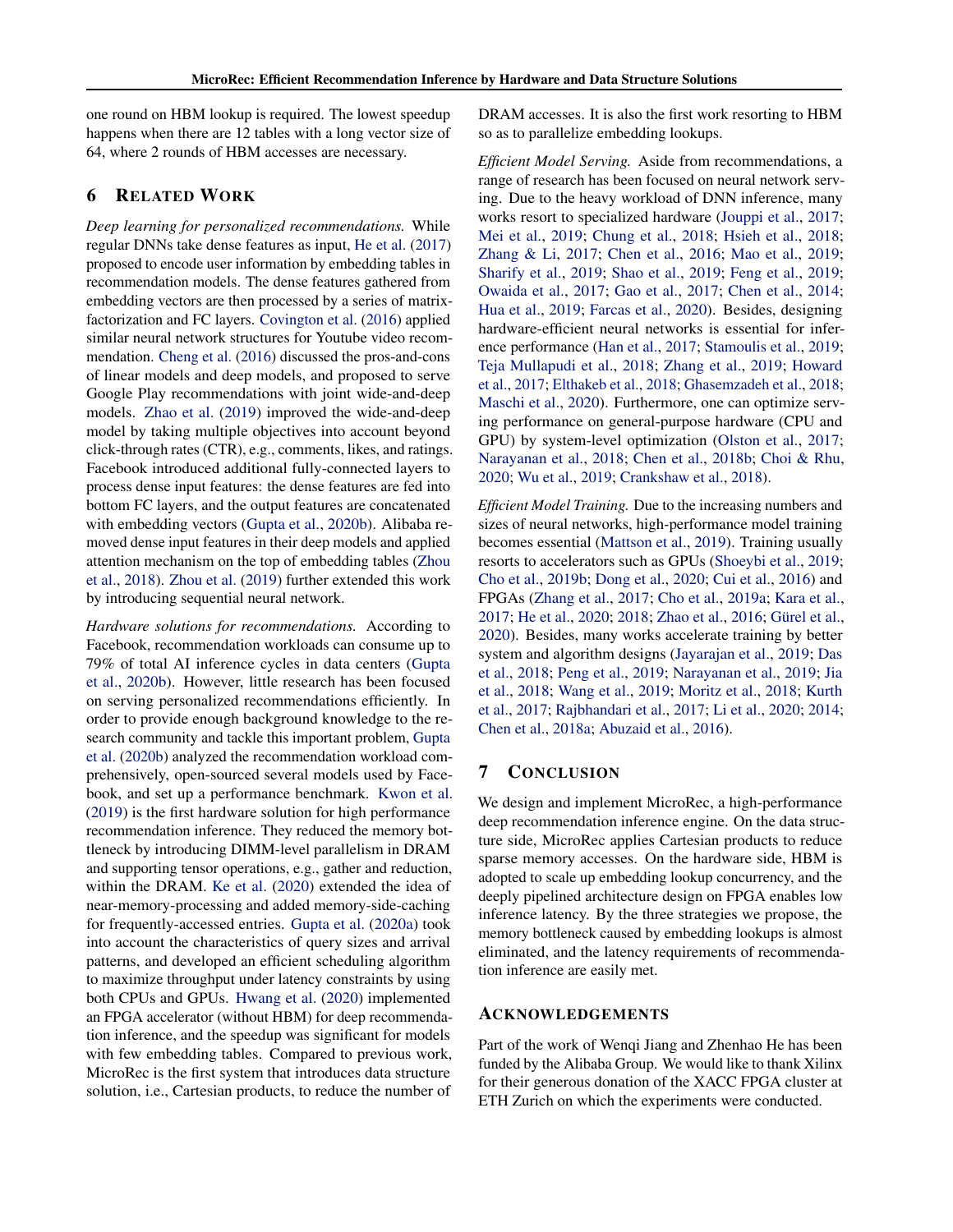## <span id="page-10-0"></span>**REFERENCES**

- Vivado high-level synthesis. [https://www.xilinx.](https://www.xilinx.com/products/design-tools/vivado/integration/esl-design.html) [com/products/design-tools/vivado/](https://www.xilinx.com/products/design-tools/vivado/integration/esl-design.html) [integration/esl-design.html](https://www.xilinx.com/products/design-tools/vivado/integration/esl-design.html).
- Alveo u280 data center accelerator card. [https://www.](https://www.xilinx.com/products/boards-and-kits/alveo/u280.html) [xilinx.com/products/boards-and-kits/](https://www.xilinx.com/products/boards-and-kits/alveo/u280.html) [alveo/u280.html](https://www.xilinx.com/products/boards-and-kits/alveo/u280.html).
- Abadi, M., Barham, P., Chen, J., Chen, Z., Davis, A., Dean, J., Devin, M., Ghemawat, S., Irving, G., Isard, M., et al. Tensorflow: A system for large-scale machine learning. In *12th* {*USENIX*} *Symposium on Operating Systems Design and Implementation (*{*OSDI*} *16)*, pp. 265–283, 2016.
- Abuzaid, F., Bradley, J. K., Liang, F. T., Feng, A., Yang, L., Zaharia, M., and Talwalkar, A. S. Yggdrasil: An optimized system for training deep decision trees at scale. In *Advances in Neural Information Processing Systems*, pp. 3817–3825, 2016.
- Chen, L., Wang, H., Zhao, J., Papailiopoulos, D., and Koutris, P. The effect of network width on the performance of large-batch training. In *Advances in Neural Information Processing Systems*, pp. 9302–9309, 2018a.
- Chen, T., Moreau, T., Jiang, Z., Shen, H., Yan, E. Q., Wang, L., Hu, Y., Ceze, L., Guestrin, C., and Krishnamurthy, A. Tvm: end-to-end optimization stack for deep learning. *arXiv preprint arXiv:1802.04799*, 11:20, 2018b.
- Chen, Y., Luo, T., Liu, S., Zhang, S., He, L., Wang, J., Li, L., Chen, T., Xu, Z., Sun, N., et al. Dadiannao: A machinelearning supercomputer. In *2014 47th Annual IEEE/ACM International Symposium on Microarchitecture*, pp. 609– 622. IEEE, 2014.
- Chen, Y.-H., Krishna, T., Emer, J. S., and Sze, V. Eyeriss: An energy-efficient reconfigurable accelerator for deep convolutional neural networks. *IEEE journal of solidstate circuits*, 52(1):127–138, 2016.
- Cheng, H.-T., Koc, L., Harmsen, J., Shaked, T., Chandra, T., Aradhye, H., Anderson, G., Corrado, G., Chai, W., Ispir, M., et al. Wide & deep learning for recommender systems. In *Proceedings of the 1st workshop on deep learning for recommender systems*, pp. 7–10, 2016.
- Cho, H., Oh, P., Park, J., Jung, W., and Lee, J. Fa3c: Fpgaaccelerated deep reinforcement learning. In *Proceedings of the Twenty-Fourth International Conference on Architectural Support for Programming Languages and Operating Systems*, pp. 499–513, 2019a.
- Cho, M., Finkler, U., and Kung, D. Blueconnect: Novel hierarchical all-reduce on multi-tired network for deep

learning. In *Proceedings of the Conference on Systems and Machine Learning (SysML)*, 2019b.

- Choi, Y. and Rhu, M. Prema: A predictive multi-task scheduling algorithm for preemptible neural processing units. In *2020 IEEE International Symposium on High Performance Computer Architecture (HPCA)*, pp. 220– 233. IEEE, 2020.
- Chui, M., Manyika, J., Miremadi, M., Henke, N., Chung, R., Nel, P., and Malhotra, S. Notes from the ai frontier: Insights from hundreds of use cases. *McKinsey Global Institute*, 2018.
- Chung, E., Fowers, J., Ovtcharov, K., Papamichael, M., Caulfield, A., Massengill, T., Liu, M., Lo, D., Alkalay, S., Haselman, M., et al. Serving dnns in real time at datacenter scale with project brainwave. *IEEE Micro*, 38 (2):8–20, 2018.
- Covington, P., Adams, J., and Sargin, E. Deep neural networks for youtube recommendations. In *Proceedings of the 10th ACM conference on recommender systems*, pp. 191–198, 2016.
- Crankshaw, D., Sela, G.-E., Zumar, C., Mo, X., Gonzalez, J. E., Stoica, I., and Tumanov, A. Inferline: Ml inference pipeline composition framework. *arXiv preprint arXiv:1812.01776*, 2018.
- Cui, H., Zhang, H., Ganger, G. R., Gibbons, P. B., and Xing, E. P. Geeps: Scalable deep learning on distributed gpus with a gpu-specialized parameter server. In *Proceedings of the Eleventh European Conference on Computer Systems*, pp. 1–16, 2016.
- Das, D., Mellempudi, N., Mudigere, D., Kalamkar, D., Avancha, S., Banerjee, K., Sridharan, S., Vaidyanathan, K., Kaul, B., Georganas, E., et al. Mixed precision training of convolutional neural networks using integer operations. *arXiv preprint arXiv:1802.00930*, 2018.
- de Fine Licht, J., Kwasniewski, G., and Hoefler, T. Flexible communication avoiding matrix multiplication on fpga with high-level synthesis. In *The 2020 ACM/SIGDA International Symposium on Field-Programmable Gate Arrays*, pp. 244–254, 2020.
- Dong, J., Cao, Z., Zhang, T., Ye, J., Wang, S., Feng, F., Zhao, L., Liu, X., Song, L., Peng, L., et al. Eflops: Algorithm and system co-design for a high performance distributed training platform. In *2020 IEEE International Symposium on High Performance Computer Architecture (HPCA)*, pp. 610–622. IEEE, 2020.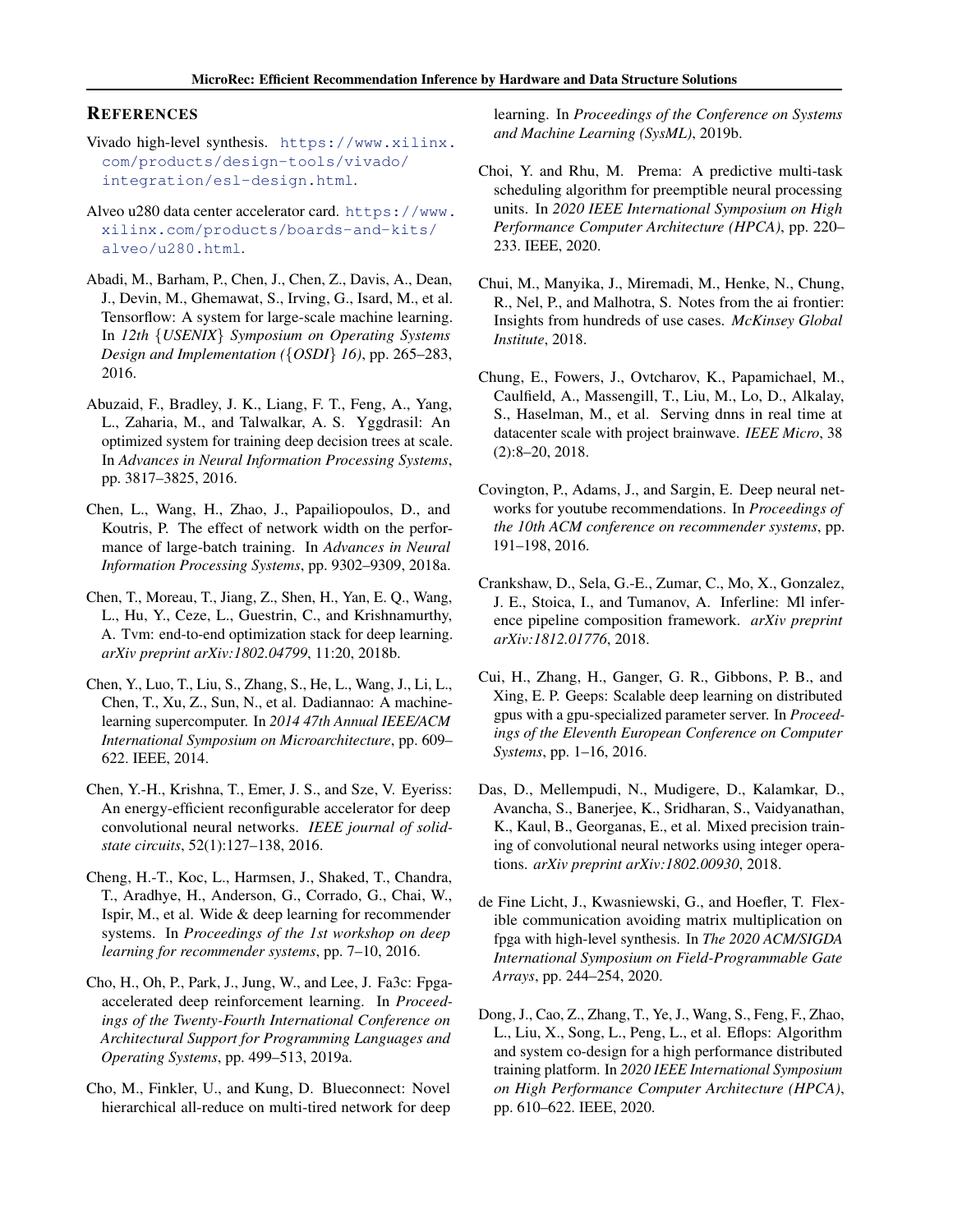- <span id="page-11-0"></span>Elthakeb, A. T., Pilligundla, P., Mireshghallah, F., Yazdanbakhsh, A., Gao, S., and Esmaeilzadeh, H. Releq: an automatic reinforcement learning approach for deep quantization of neural networks. *arXiv preprint arXiv:1811.01704*, 2018.
- Farcas, A.-J., Li, G., Bhardwaj, K., and Marculescu, R. A hardware prototype targeting distributed deep learning for on-device inference. In *Proceedings of the IEEE/CVF Conference on Computer Vision and Pattern Recognition Workshops*, pp. 398–399, 2020.
- Feng, Y., Whatmough, P., and Zhu, Y. Asv: accelerated stereo vision system. In *Proceedings of the 52nd Annual IEEE/ACM International Symposium on Microarchitecture*, pp. 643–656, 2019.
- Gao, M., Pu, J., Yang, X., Horowitz, M., and Kozyrakis, C. Tetris: Scalable and efficient neural network acceleration with 3d memory. In *Proceedings of the Twenty-Second International Conference on Architectural Support for Programming Languages and Operating Systems*, pp. 751–764, 2017.
- Ghasemzadeh, M., Samragh, M., and Koushanfar, F. Rebnet: Residual binarized neural network. In *2018 IEEE 26th Annual International Symposium on Field-Programmable Custom Computing Machines (FCCM)*, pp. 57–64. IEEE, 2018.
- Gomez-Uribe, C. A. and Hunt, N. The netflix recommender system: Algorithms, business value, and innovation. *ACM Transactions on Management Information Systems (TMIS)*, 6(4):1–19, 2015.
- Gupta, U., Hsia, S., Saraph, V., Wang, X., Reagen, B., Wei, G.-Y., Lee, H.-H. S., Brooks, D., and Wu, C.-J. Deeprecsys: A system for optimizing end-to-end at-scale neural recommendation inference. pp. 790–803, 2020a.
- Gupta, U., Wu, C.-J., Wang, X., Naumov, M., Reagen, B., Brooks, D., Cottel, B., Hazelwood, K., Hempstead, M., Jia, B., et al. The architectural implications of facebook's dnn-based personalized recommendation. In *2020 IEEE International Symposium on High Performance Computer Architecture (HPCA)*, pp. 488–501. IEEE, 2020b.
- Gürel, N. M., Kara, K., Stojanov, A., Smith, T., Lemmin, T., Alistarh, D., Puschel, M., and Zhang, C. Compressive ¨ sensing using iterative hard thresholding with low precision data representation: Theory and applications. *IEEE Transactions on Signal Processing*, 68:4268–4282, 2020.
- Han, S., Kang, J., Mao, H., Hu, Y., Li, X., Li, Y., Xie, D., Luo, H., Yao, S., Wang, Y., Yan, H., and Dally, W. J. Ese: Efficient speech recognition engine with sparse lstm on

fpga. In *Proceedings of the 2017 ACM/SIGDA International Symposium on Field-Programmable Gate Arrays*, pp. 75–84, 2017.

- He, X., Liao, L., Zhang, H., Nie, L., Hu, X., and Chua, T.-S. Neural collaborative filtering. In *Proceedings of the 26th international conference on world wide web*, pp. 173–182, 2017.
- He, Z., Sidler, D., István, Z., and Alonso, G. A flexible k-means operator for hybrid databases. In *2018 28th International Conference on Field Programmable Logic and Applications (FPL)*, pp. 368–3683. IEEE, 2018.
- He, Z., Wang, Z., and Alonso, G. Bis-km: Enabling anyprecision k-means on fpgas. In *The 2020 ACM/SIGDA International Symposium on Field-Programmable Gate Arrays*, pp. 233–243, 2020.
- Howard, A. G., Zhu, M., Chen, B., Kalenichenko, D., Wang, W., Weyand, T., Andreetto, M., and Adam, H. Mobilenets: Efficient convolutional neural networks for mobile vision applications. *arXiv preprint arXiv:1704.04861*, 2017.
- Hsieh, K., Ananthanarayanan, G., Bodik, P., Venkataraman, S., Bahl, P., Philipose, M., Gibbons, P. B., and Mutlu, O. Focus: Querying large video datasets with low latency and low cost. In *13th* {*USENIX*} *Symposium on Operating Systems Design and Implementation (*{*OSDI*} *18)*, pp. 269–286, 2018.
- Hua, W., Zhou, Y., De Sa, C., Zhang, Z., and Suh, G. E. Boosting the performance of cnn accelerators with dynamic fine-grained channel gating. In *Proceedings of the 52nd Annual IEEE/ACM International Symposium on Microarchitecture*, pp. 139–150, 2019.
- Hwang, R., Kim, T., Kwon, Y., and Rhu, M. Centaur: A chiplet-based, hybrid sparse-dense accelerator for personalized recommendations. pp. 790–803, 2020.
- Jayarajan, A., Wei, J., Gibson, G., Fedorova, A., and Pekhimenko, G. Priority-based parameter propagation for distributed dnn training. *arXiv preprint arXiv:1905.03960*, 2019.
- Jia, Z., Zaharia, M., and Aiken, A. Beyond data and model parallelism for deep neural networks. *arXiv preprint arXiv:1807.05358*, 2018.
- Jouppi, N. P., Young, C., Patil, N., Patterson, D., Agrawal, G., Bajwa, R., Bates, S., Bhatia, S., Boden, N., Borchers, A., et al. In-datacenter performance analysis of a tensor processing unit. In *Proceedings of the 44th Annual International Symposium on Computer Architecture*, pp. 1–12, 2017.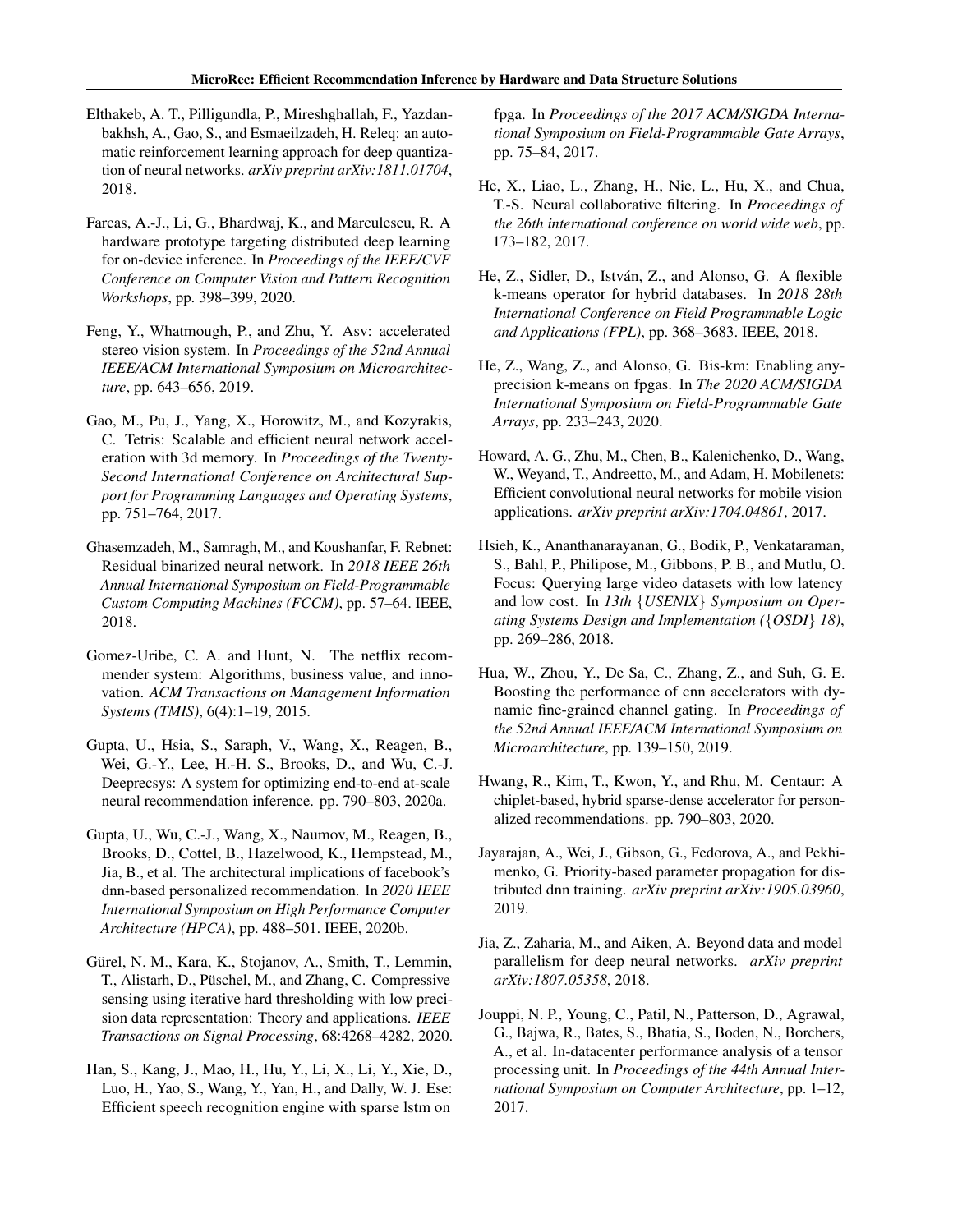- <span id="page-12-0"></span>Jun, H., Cho, J., Lee, K., Son, H.-Y., Kim, K., Jin, H., and Kim, K. Hbm (high bandwidth memory) dram technology and architecture. In *2017 IEEE International Memory Workshop (IMW)*, pp. 1–4. IEEE, 2017.
- Kara, K., Alistarh, D., Alonso, G., Mutlu, O., and Zhang, C. Fpga-accelerated dense linear machine learning: A precision-convergence trade-off. In *2017 IEEE 25th Annual International Symposium on Field-Programmable Custom Computing Machines (FCCM)*, pp. 160–167. IEEE, 2017.
- Kathail, V. Xilinx vitis unified software platform. In *The 2020 ACM/SIGDA International Symposium on Field-Programmable Gate Arrays*, pp. 173–174, 2020.
- Ke, L., Gupta, U., Cho, B. Y., Brooks, D., Chandra, V., Diril, U., Firoozshahian, A., Hazelwood, K., Jia, B., Lee, H.-H. S., et al. Recnmp: Accelerating personalized recommendation with near-memory processing. In *2020 ACM/IEEE 47th Annual International Symposium on Computer Architecture (ISCA)*, pp. 790–803. IEEE, 2020.
- Kurth, T., Zhang, J., Satish, N., Racah, E., Mitliagkas, I., Patwary, M. M. A., Malas, T., Sundaram, N., Bhimji, W., Smorkalov, M., et al. Deep learning at 15pf: supervised and semi-supervised classification for scientific data. In *Proceedings of the International Conference for High Performance Computing, Networking, Storage and Analysis*, pp. 1–11, 2017.
- Kwon, Y., Lee, Y., and Rhu, M. Tensordimm: A practical near-memory processing architecture for embeddings and tensor operations in deep learning. In *Proceedings of the 52nd Annual IEEE/ACM International Symposium on Microarchitecture*, pp. 740–753, 2019.
- Lapis-Hong. Lapis-hong/wide\_deep. [https://github.](https://github.com/Lapis-Hong/wide_deep) [com/Lapis-Hong/wide\\_deep](https://github.com/Lapis-Hong/wide_deep), Oct 2018.
- Li, C., Chen, T., You, H., Wang, Z., and Lin, Y. Halo: Hardware-aware learning to optimize. In *The 16th European Conference on Computer Vision (ECCV 2020)*, 2020.
- Li, M., Andersen, D. G., Park, J. W., Smola, A. J., Ahmed, A., Josifovski, V., Long, J., Shekita, E. J., and Su, B.-Y. Scaling distributed machine learning with the parameter server. In *11th* {*USENIX*} *Symposium on Operating Systems Design and Implementation (*{*OSDI*} *14)*, pp. 583–598, 2014.
- Mao, J., Yang, Q., Li, A., Li, H., and Chen, Y. Mobieye: An efficient cloud-based video detection system for real-time mobile applications. In *Proceedings of the 56th Annual Design Automation Conference 2019*, pp. 1–6, 2019.
- Maschi, F., Owaida, M., Alonso, G., Casalino, M., and Hock-Koon, A. Making search engines faster by lowering the cost of querying business rules through fpgas. In *Proceedings of the 2020 ACM SIGMOD International Conference on Management of Data*, pp. 2255–2270, 2020.
- Mattson, P., Cheng, C., Coleman, C., Diamos, G., Micikevicius, P., Patterson, D., Tang, H., Wei, G.-Y., Bailis, P., Bittorf, V., et al. Mlperf training benchmark. *arXiv preprint arXiv:1910.01500*, 2019.
- Mei, L., Dandekar, M., Rodopoulos, D., Constantin, J., Debacker, P., Lauwereins, R., and Verhelst, M. Subword parallel precision-scalable mac engines for efficient embedded dnn inference. In *2019 IEEE International Conference on Artificial Intelligence Circuits and Systems (AICAS)*, pp. 6–10. IEEE, 2019.
- Moritz, P., Nishihara, R., Wang, S., Tumanov, A., Liaw, R., Liang, E., Elibol, M., Yang, Z., Paul, W., Jordan, M. I., et al. Ray: A distributed framework for emerging {AI} applications. In *13th* {*USENIX*} *Symposium on Operating Systems Design and Implementation (*{*OSDI*} *18)*, pp. 561–577, 2018.
- Narayanan, D., Santhanam, K., Phanishayee, A., and Zaharia, M. Accelerating deep learning workloads through efficient multi-model execution. In *NeurIPS Workshop on Systems for Machine Learning*, pp. 20, 2018.
- Narayanan, D., Harlap, A., Phanishayee, A., Seshadri, V., Devanur, N. R., Ganger, G. R., Gibbons, P. B., and Zaharia, M. Pipedream: generalized pipeline parallelism for dnn training. In *Proceedings of the 27th ACM Symposium on Operating Systems Principles*, pp. 1–15, 2019.
- Naumov, M., Mudigere, D., Shi, H.-J. M., Huang, J., Sundaraman, N., Park, J., Wang, X., Gupta, U., Wu, C.-J., Azzolini, A. G., et al. Deep learning recommendation model for personalization and recommendation systems. *arXiv preprint arXiv:1906.00091*, 2019.
- Olston, C., Fiedel, N., Gorovoy, K., Harmsen, J., Lao, L., Li, F., Rajashekhar, V., Ramesh, S., and Soyke, J. Tensorflowserving: Flexible, high-performance ml serving. *arXiv preprint arXiv:1712.06139*, 2017.
- Owaida, M., Zhang, H., Zhang, C., and Alonso, G. Scalable inference of decision tree ensembles: Flexible design for cpu-fpga platforms. In *2017 27th International Conference on Field Programmable Logic and Applications (FPL)*, pp. 1–8. IEEE, 2017.
- O'Connor, M. Highlights of the high-bandwidth memory (hbm) standard. In *Memory Forum Workshop*, 2014.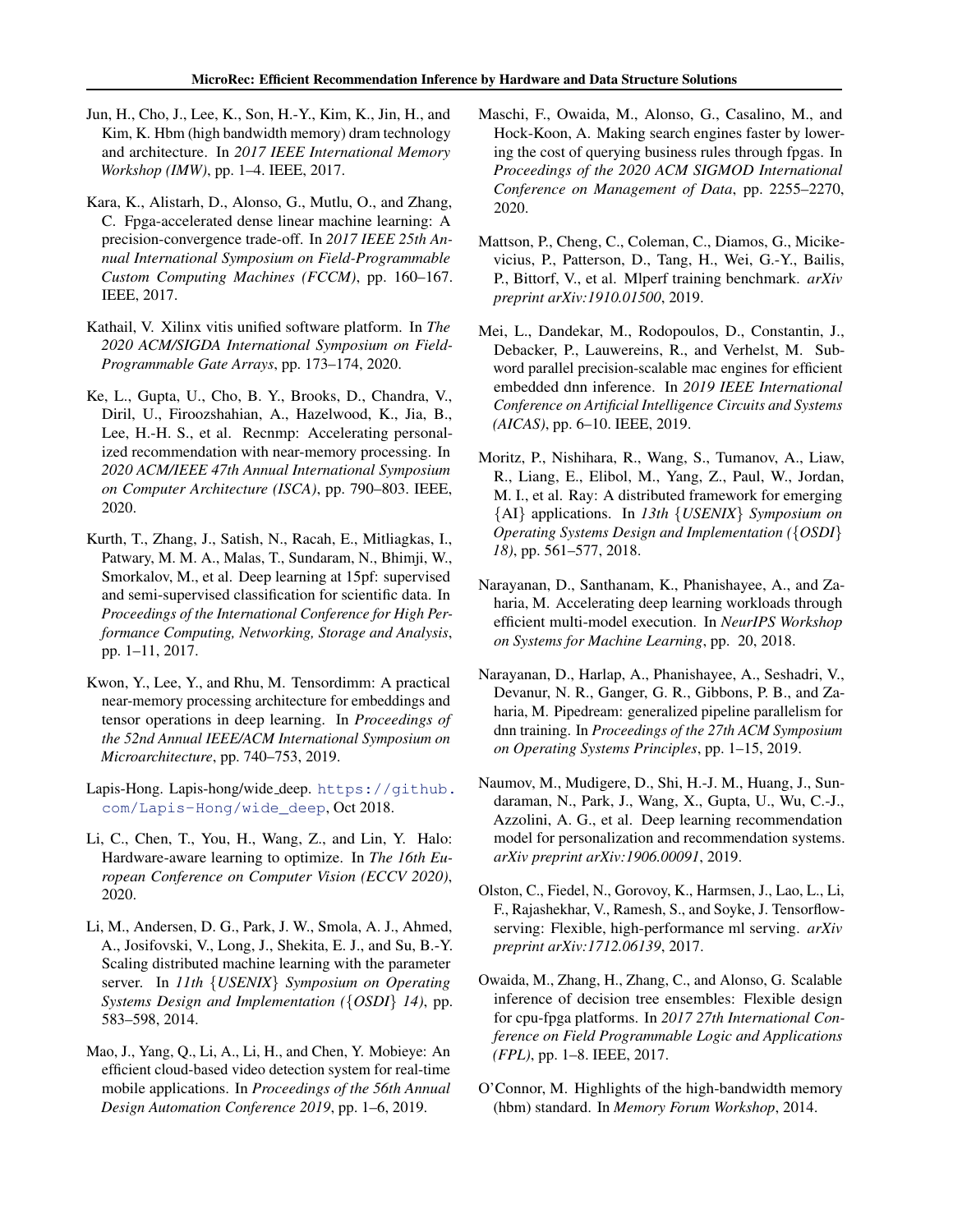- <span id="page-13-0"></span>Park, J., Naumov, M., Basu, P., Deng, S., Kalaiah, A., Khudia, D., Law, J., Malani, P., Malevich, A., Nadathur, S., et al. Deep learning inference in facebook data centers: Characterization, performance optimizations and hardware implications. *arXiv preprint arXiv:1811.09886*, 2018.
- Peng, Y., Zhu, Y., Chen, Y., Bao, Y., Yi, B., Lan, C., Wu, C., and Guo, C. A generic communication scheduler for distributed dnn training acceleration. In *Proceedings of the 27th ACM Symposium on Operating Systems Principles*, pp. 16–29, 2019.
- Rajbhandari, S., He, Y., Ruwase, O., Carbin, M., and Chilimbi, T. Optimizing cnns on multicores for scalability, performance and goodput. *ACM SIGARCH Computer Architecture News*, 45(1):267–280, 2017.
- Shao, Y. S., Clemons, J., Venkatesan, R., Zimmer, B., Fojtik, M., Jiang, N., Keller, B., Klinefelter, A., Pinckney, N., Raina, P., et al. Simba: Scaling deep-learning inference with multi-chip-module-based architecture. In *Proceedings of the 52nd Annual IEEE/ACM International Symposium on Microarchitecture*, pp. 14–27, 2019.
- Sharify, S., Lascorz, A. D., Mahmoud, M., Nikolic, M., Siu, K., Stuart, D. M., Poulos, Z., and Moshovos, A. Laconic deep learning inference acceleration. In *2019 ACM/IEEE 46th Annual International Symposium on Computer Architecture (ISCA)*, pp. 304–317. IEEE, 2019.
- Shoeybi, M., Patwary, M., Puri, R., LeGresley, P., Casper, J., and Catanzaro, B. Megatron-lm: Training multi-billion parameter language models using gpu model parallelism. *arXiv preprint arXiv:1909.08053*, 2019.
- Stamoulis, D., Ding, R., Wang, D., Lymberopoulos, D., Priyantha, B., Liu, J., and Marculescu, D. Single-path nas: Designing hardware-efficient convnets in less than 4 hours. In *Joint European Conference on Machine Learning and Knowledge Discovery in Databases*, pp. 481–497. Springer, 2019.
- Teja Mullapudi, R., Mark, W. R., Shazeer, N., and Fatahalian, K. Hydranets: Specialized dynamic architectures for efficient inference. In *Proceedings of the IEEE Conference on Computer Vision and Pattern Recognition*, pp. 8080–8089, 2018.
- Underwood, C. Use cases of recommendation systems in business-current applications and methods, 2019.
- Wang, Z., Kara, K., Zhang, H., Alonso, G., Mutlu, O., and Zhang, C. Accelerating generalized linear models with mlweaving: A one-size-fits-all system for any-precision learning. *Proceedings of the VLDB Endowment*, 12(7): 807–821, 2019.
- Wang, Z., Huang, H., Zhang, J., and Alonso, G. Benchmarking high bandwidth memory on fpgas. 2020.
- Wu, C.-J., Brooks, D., Chen, K., Chen, D., Choudhury, S., Dukhan, M., Hazelwood, K., Isaac, E., Jia, Y., Jia, B., et al. Machine learning at facebook: Understanding inference at the edge. In *2019 IEEE International Symposium on High Performance Computer Architecture (HPCA)*, pp. 331–344. IEEE, 2019.
- Xie, X., Lian, J., Liu, Z., Wang, X., Wu, F., Wang, H., and Chen, Z. Personalized recommendation systems: Five hot research topics you must know. *Microsoft Research Lab-Asia*, 2018.
- Zhang, H., Li, J., Kara, K., Alistarh, D., Liu, J., and Zhang, C. Zipml: Training linear models with end-to-end low precision, and a little bit of deep learning. In *International Conference on Machine Learning*, pp. 4035–4043, 2017.
- Zhang, J. and Li, J. Improving the performance of openclbased fpga accelerator for convolutional neural network. In *Proceedings of the 2017 ACM/SIGDA International Symposium on Field-Programmable Gate Arrays*, pp. 25– 34, 2017.
- Zhang, X., Lu, H., Hao, C., Li, J., Cheng, B., Li, Y., Rupnow, K., Xiong, J., Huang, T., Shi, H., et al. Skynet: a hardware-efficient method for object detection and tracking on embedded systems. *arXiv preprint arXiv:1909.09709*, 2019.
- Zhao, W., Fu, H., Luk, W., Yu, T., Wang, S., Feng, B., Ma, Y., and Yang, G. F-cnn: An fpga-based framework for training convolutional neural networks. In *2016 IEEE 27th International Conference on Application-specific Systems, Architectures and Processors (ASAP)*, pp. 107– 114. IEEE, 2016.
- Zhao, Z., Hong, L., Wei, L., Chen, J., Nath, A., Andrews, S., Kumthekar, A., Sathiamoorthy, M., Yi, X., and Chi, E. Recommending what video to watch next: a multitask ranking system. In *Proceedings of the 13th ACM Conference on Recommender Systems*, pp. 43–51, 2019.
- Zhou, G., Zhu, X., Song, C., Fan, Y., Zhu, H., Ma, X., Yan, Y., Jin, J., Li, H., and Gai, K. Deep interest network for click-through rate prediction. In *Proceedings of the 24th ACM SIGKDD International Conference on Knowledge Discovery & Data Mining*, pp. 1059–1068, 2018.
- Zhou, G., Mou, N., Fan, Y., Pi, Q., Bian, W., Zhou, C., Zhu, X., and Gai, K. Deep interest evolution network for click-through rate prediction. In *Proceedings of the AAAI Conference on Artificial Intelligence*, volume 33, pp. 5941–5948, 2019.